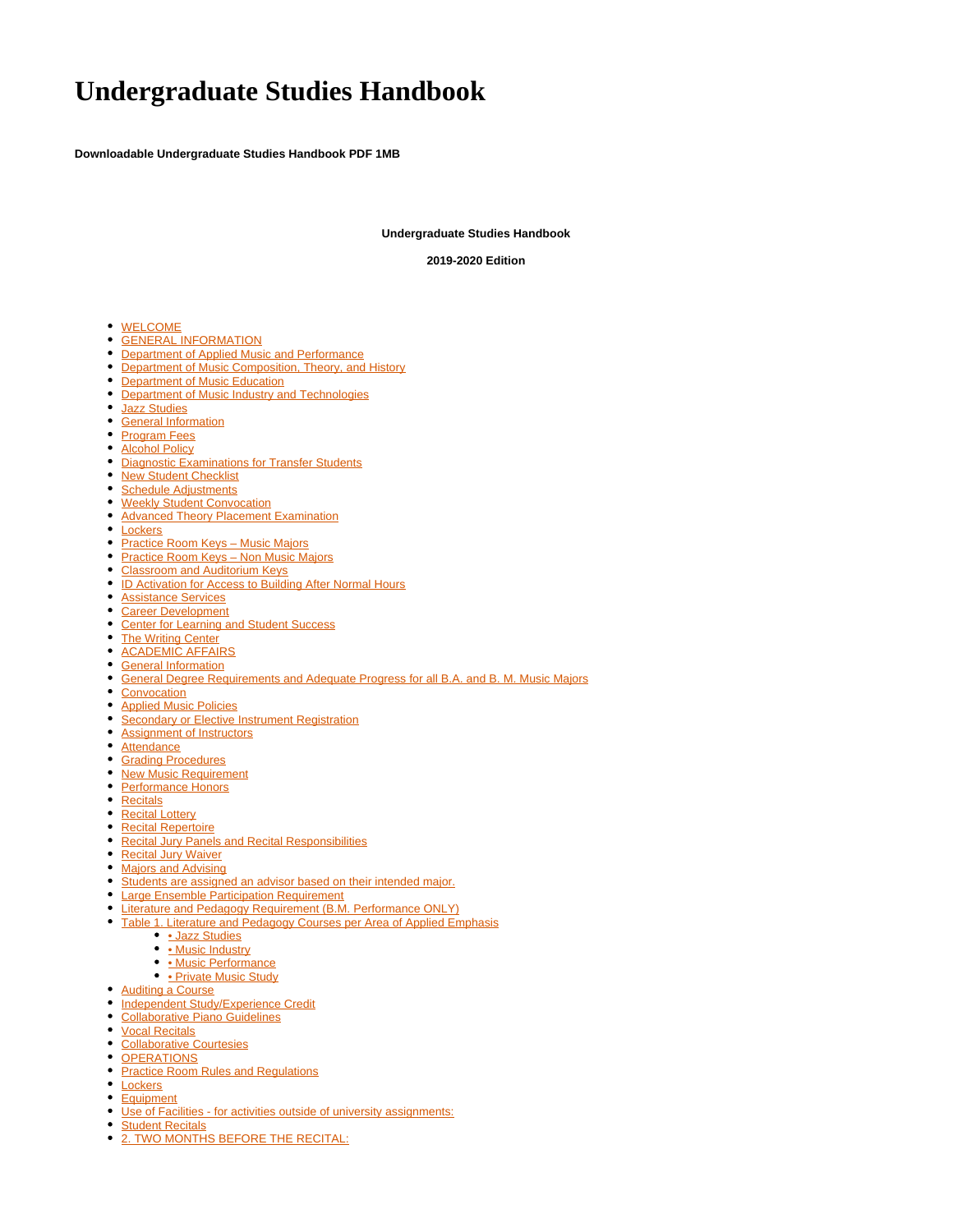- 3. FOUR WEEKS BEFORE THE RECITAL
- $\bullet$ [4. THREE WEEKS BEFORE THE RECITAL:](#page-14-2)
- [5. TWO WEEKS BEFORE THE RECITAL:](#page-14-3)
- [6. ALL FORMS MUST BE SUBMITTED ON TIME Agreement for Building and Auditorium Use](#page-14-4)
- [The School will provide](#page-15-0)

## <span id="page-1-0"></span>WELCOME

Welcome to the Setnor School of Music! It is our hope that this handbook will facilitate a productive and enjoyable educational experience. The Setnor School of Music is a small community of faculty and student musicians whose passion is music. In order to ensure a positive experience for everyone, it is important that all members of the community interact with goodwill, generosity and awareness that individual actions have a great effect on the community. All community members should treat others with respect, free of racial, ethnic, religious, gender, or sexual orientation-based discrimination. In addition, respect for others is shown through basic courtesies such as punctuality, preparation, making expectations clear, and participation in those activities that strengthen the community.

Community members should be aware of the building and facilities, and realize that each member is responsible for their daily care and monitoring, including locking doors,

closing windows, returning equipment, picking up after oneself, and normalizing rooms after use.

**No food or drink is allowed in the auditorium, classrooms or practice rooms.**

# <span id="page-1-1"></span>GENERAL INFORMATION

#### **Office Directory 2019-2020**

- **Director's Office**  Room 208
- Director: Dr. Milton Laufer Room 208
- Assistant Director for Academic Affairs: Dr. Jill Coggiola Room 108B
- Assistant Director for Operations: Michelle Taylor, Operations: Bryan Watson Room 301 Budget Administrator: Megan Carlsen Room 208

## <span id="page-1-2"></span>Department of Applied Music and Performance

- Chair: Steven Heyman Room 310 Administrative Specialist: Fran Moore Room 402
- Choral Activities
- Director: Dr. John Warren Room 302
- Band Activities
- Director: Dr. Bradley Ethington Room 401
- Orchestral Activities
- Director: Dr. James Tapia Room 110
- Keyboard Area
- Co-Coordinators: Ida Trebicka Room 210; Dr. Anne Laver Room 122A
- Strings Area
- Coordinator: William Knuth Room 405B
- Voice Area
- Coordinator: Janet Brown Room 304A
- Woodwinds, Brass, Percussion Area
- Coordinator: Dr. Bradley Ethington Room 401

## <span id="page-1-3"></span>Department of Music Composition, Theory, and History

Chair: Dr. Joseph Downing - Room 120D

# <span id="page-1-4"></span>Department of Music Education

Chair: Dr. John Coggiola - Room 108C

## <span id="page-1-5"></span>Department of Music Industry and Technologies

- Chair: William DiCosimo Room 119D
- Music Industry Program (B.M. in Music Industry; BM/MBA: Music Industry Minor) Coordinator: William DiCosimo - Room 119D
- Sound Recording Technology Program (B.M. in Sound Recording Technology) Coordinator: James Abbott - Room 124B
- Audio Arts (M.A. in Audio Arts)
	- Co-Directors: Todd Herreman Room 124D; Bill Werde Smith, Room 226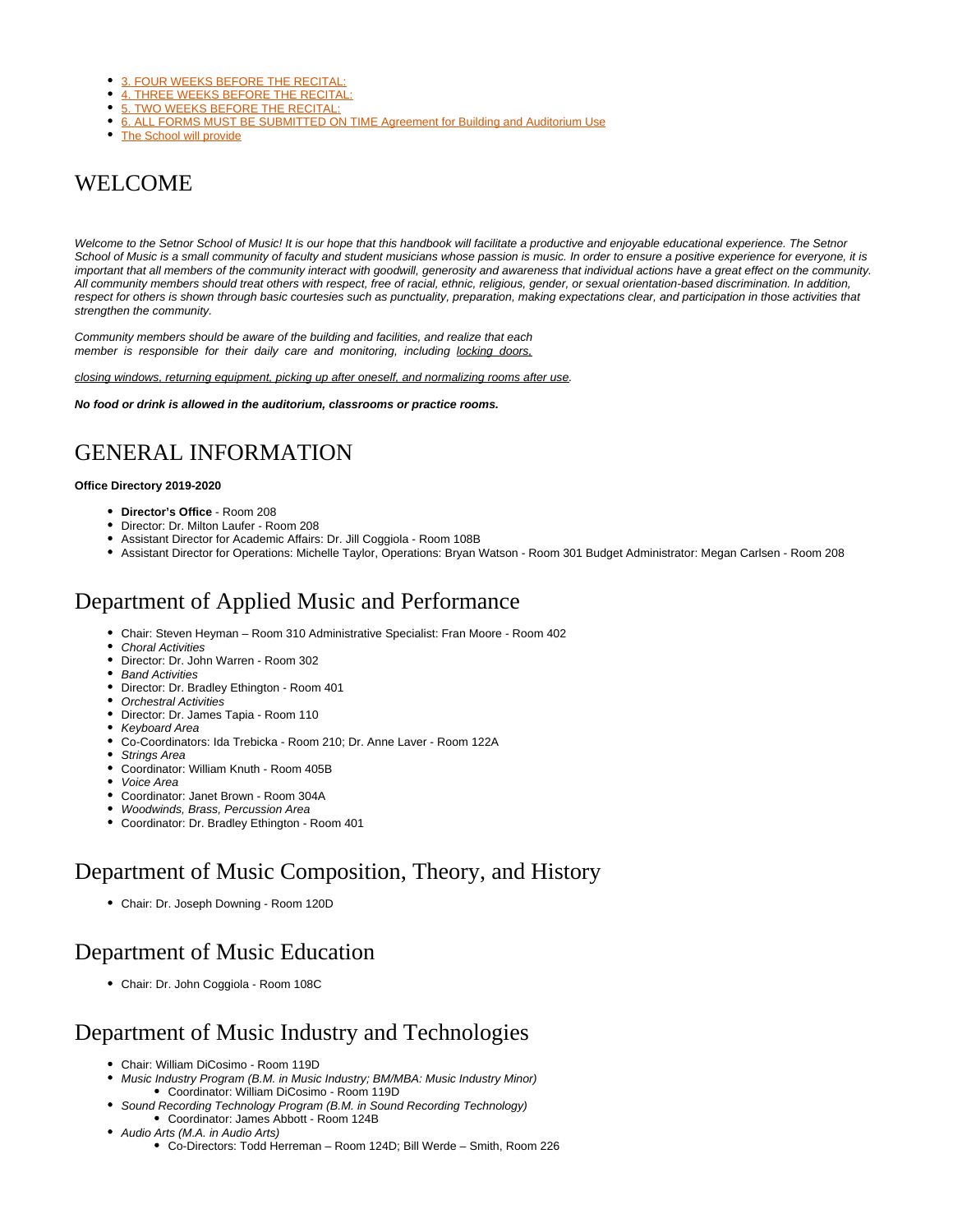• Bandier Program (B.S. in Recording and Allied Entertainment Industries) Director: Bill Werde - Smith, Room 226

## <span id="page-2-0"></span>Jazz Studies

Director: Dr. John Coggiola - Shaffer, Room 202C

### <span id="page-2-1"></span>General Information

### **Website**

The **[SETNOR SCHOOL OF MUSIC WEBSITE](http://vpa.syr.edu/academics/setnor/)** includes a wealth of information that is regularly updated. The resources portion of the site, **[SETNOR](http://setnor-resources.vpa.syr.edu/music-majors/)  [RESOURCES](http://setnor-resources.vpa.syr.edu/music-majors/)**, provides access to the Setnor Undergraduate Studies Handbook, Advising Check Sheets, and Student Recital Forms and links to other student services. Plan to use these resources often!

### <span id="page-2-2"></span>Program Fees

Setnor students are charged a music program fee that covers a variety of expenses such as quest artists, master classes, travel, classroom supplies, musical instruments, equipment, technology, lessons, and so forth. The music program fee covers principal and secondary performance area lessons required by Setnor's BA and BM degree programs and a 1-credit lesson per semester for students in the BS program.

Any other elective lessons a student takes beyond those required for their degree program requires an additional lesson fee. Additional fees are also charged for courses requiring rental, replacement, or repair of instruments.

# <span id="page-2-3"></span>Alcohol Policy

No alcohol is to be served at any Setnor School of Music reception, regardless of location, or any event held in Setnor Auditorium, or elsewhere in Crouse College. This prohibition is School of Music policy, and stands even when Campus Catering may be willing to provide alcohol. It is recognized that we share the building with the administrative offices of VPA, who may have different policies.

## <span id="page-2-4"></span>Diagnostic Examinations for Transfer Students

Undergraduate transfer students desiring to transfer music theory credits taken elsewhere may take the music theory diagnostic examination a maximum of two times and achieve a minimum score of 60%. Those not passing the examination after two attempts will take the appropriate undergraduate music theory courses as advised.

Diagnostic examinations are administered prior to the first day of classes each semester for all students who wish to transfer credits in music theory and/or ear training (aural skills). This includes credits from other institutions. The examinations include basic music theory and aural skills covered in a typical undergraduate music program.

Prior to registering for theory classes, students review the results of the examinations with their academic advisors to determine which theory and ear training courses to take. Those failing the theory and/or ear training portions may either enroll in MTC 540 Survey of Basic Theory or complete the appropriate music theory and ear training coursework at Setnor with no credits transferred from their previous institutions. Those opting to take MTC 540 will have their previous coursework in theory and ear training transferred upon successful completion of the course.

**Successful completion of the diagnostic theory examination or the course MTC 540 Survey of Basic Theory is required prior to enrollment in any theory courses beyond the first semester of music theory, ear training and keyboard skills (MTC 145, MTC 147, PNO 121).**

#### **Diagnostic examinations are typically held on the Thursday and Friday prior to the first day of classes and are not rescheduled.**

#### **Technology Requirements for First Year and Transfer Students**

Students in the Setnor School of Music use computers to access course materials, research music concepts, strengthen music theory and aural skills, collaborate with classmates, and communicate with faculty. Student computers should be capable of word processing, e-mail, internet browsing, music notation, and audio/midi/video editing. The Setnor School of Music supports

student use of both Macintosh and PC platforms. It is strongly recommended that students consider purchasing a 15 inch MacBook Pro laptop computer model tailored for use at Syracuse University. Detailed information, including specifications and ordering information for the preferred laptops, is available online at the [SU Bookstore](http://bookweb.syr.edu/) or [SU IT Services.](http://its.syr.edu/)

All students are encouraged to have a computer running Microsoft Office or Office 365. **Active SU students can download and install Microsoft Office desktop applications on up to five computers (PC, MAC) and five mobile devices (iOS, Android) – and it's FREE while you're an active student!** F or details, visit [https://answers.syr.edu/x/DwDiAQ.](https://answers.syr.edu/x/DwDiAQ)

# <span id="page-2-5"></span>New Student Checklist

**Ensemble Auditions**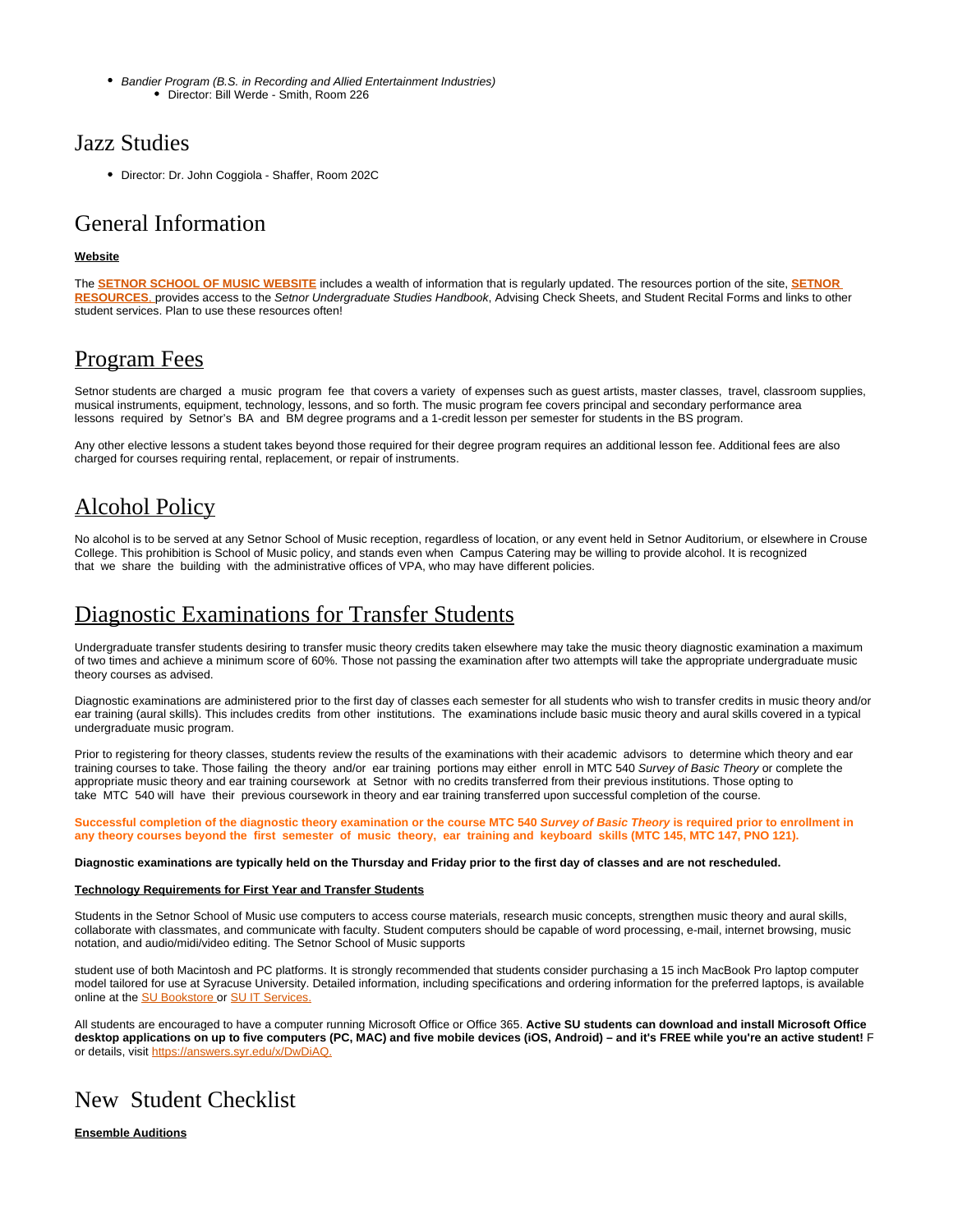Every student pursuing a BA or BM degree must be in a large concert ensemble, and all students must audition for each at the start of each fall semester. (Piano majors may either audition for a choir or speak to a conductor of an ensemble to accompany). The rehearsal times for the large ensembles are as follows:

| 19212 | <b>ENI 510</b> | Wind Ensemble             | MWF        | $12:45 - 2:05$ | Dr. Ethinaton | (Audition Required)             |
|-------|----------------|---------------------------|------------|----------------|---------------|---------------------------------|
| 19214 | <b>ENI 540</b> | University Orchestra      | MWF        | $3:45 - 5:05$  | Dr. Tapia     | (Audition Required)             |
| 19215 | <b>ENV 510</b> | <b>University Singers</b> | <b>MWF</b> | $2:15 - 3:35$  | Dr. Warren    | (Audition Required)             |
| 19216 | <b>ENV 510</b> | Oratorio Society          | M          | $7:00 - 9:30$  | Dr. Warren    | (Audition Required)             |
| 19217 | ENV 510        | <b>Setnor Sonority</b>    | TTH.       | $3:30 - 4:50$  | Dr. Calvar    | (Voice Screening for Placement) |
| 18830 | ENV 510        | Crouse Chorale            | TTH        | $3:30 - 4:50$  | Dr. Ridgley   | (Voice Screening for Placement) |

**Once you are placed in an ensemble, you must register online for it. THE DEADLINE FOR ADDING CLASSES ONLINE IS TUESDAY, SEPTEMBER 3, 2019. Make sure that you are registering for 1 credit.**

#### **Applied Music Lessons**

All students will be registered for lessons on their primary instrument. **DO NOT CHANGE OR ADJUST YOUR LESSON REGISTRATION!!!** If you need adjustments see Megan Carlsen in the School of Music office, Room 208. **You will need to set up your lesson time and location directly with your instructor.**

### <span id="page-3-0"></span>Schedule Adjustments

Students needing schedule adjustments should see **their advisor** during opening weekend, or schedule an appointment with him/her during the first week of classes. You may drop/add classes on your own during the first week of classes. It is best to know and work with the 5- DIGIT CLASS number when doing this. The CLASS number is easy to remember because it has 5 digits (just like the word, class). **THE DEADLINE FOR ADDING CLASSES ONLINE IS TUESDAY, SEPTEMBER 3, 2019.**

## <span id="page-3-1"></span>Weekly Student Convocation

All Setnor School of Music students must be registered for Convocation each semester they are in residence. In the first year fall semester Student will be registered for AMC 100 SEM to fulfill this Convocation requirement. They must attend both the AMC 100 meeting and Convo. Convocation will occur on Thursday afternoons from 12:30-1:50 in Setnor Auditorium or in another designated location. Convocation is a time for student and faculty performances, guest artists, master classes, and studio classes. **Everyone must attend the first Convocation on Thursday, August 29, where the semester Convocation schedule will be presented.**

### Music Education Academy, Music Composition Seminar, Music Industry Forum

- **Music Education majors:** on your schedule you should see SED 340, 0 credits. Music Education Academy meets on Tuesday evenings from 6: 30-7:50 pm in Eggers 010. Don't forget to attend!
- **Composition majors:** on your schedule you should see MTC 051, 0 credit. Composition Seminar meets on Tuesday evenings from 6:30-7:50 pm in Crouse 404. Don't forget to attend!
- **Music Industry majors (and minors):** on your schedule you should see MUI 103, 0 credit. Music Industry Forum meets on Tuesday evenings from 6:30-7:50 pm in Whitman 007. Don't forget to attend!
- **Sound Recording Technology majors:** on your schedule you should see MUI 103, 0 credit. Music Industry Forum meets on Tuesday evenings from 6:30-7:50 pm in Whitman 007. Don't forget to attend!

## <span id="page-3-2"></span>Advanced Theory Placement Examination

This exam is for students with theory training who wish to place out of the first year (fall/spring) of theory (Diatonic Harmony I and II). This exam will be given during the first week of classes. Note: you must be able to pass out of the entire first year of Diatonic Harmony, not just the first semester. Please contact Dr. Downing [\(jdowning@syr.edu\)](mailto:jdowning@syr.edu) for information.

## <span id="page-3-3"></span>Lockers

Lockers are available for storage of music and instruments for music majors on their primary instrument. Students should check in the Operations Office, Crouse 301, for assignment of a locker. Space is extremely limited, so additional lockers, or lockers for non-music majors may not be available. Students can request to be placed on a waiting list at **[bwatso02@syr.edu.](mailto:bwatso02@syr.edu)** Please be reminded that the school is not responsible for lost or stolen items, including musical instruments.

## <span id="page-3-4"></span>Practice Room Keys – Music Majors

Practice rooms are re-keyed each fall. In order to obtain a working practice room key, you must follow these steps: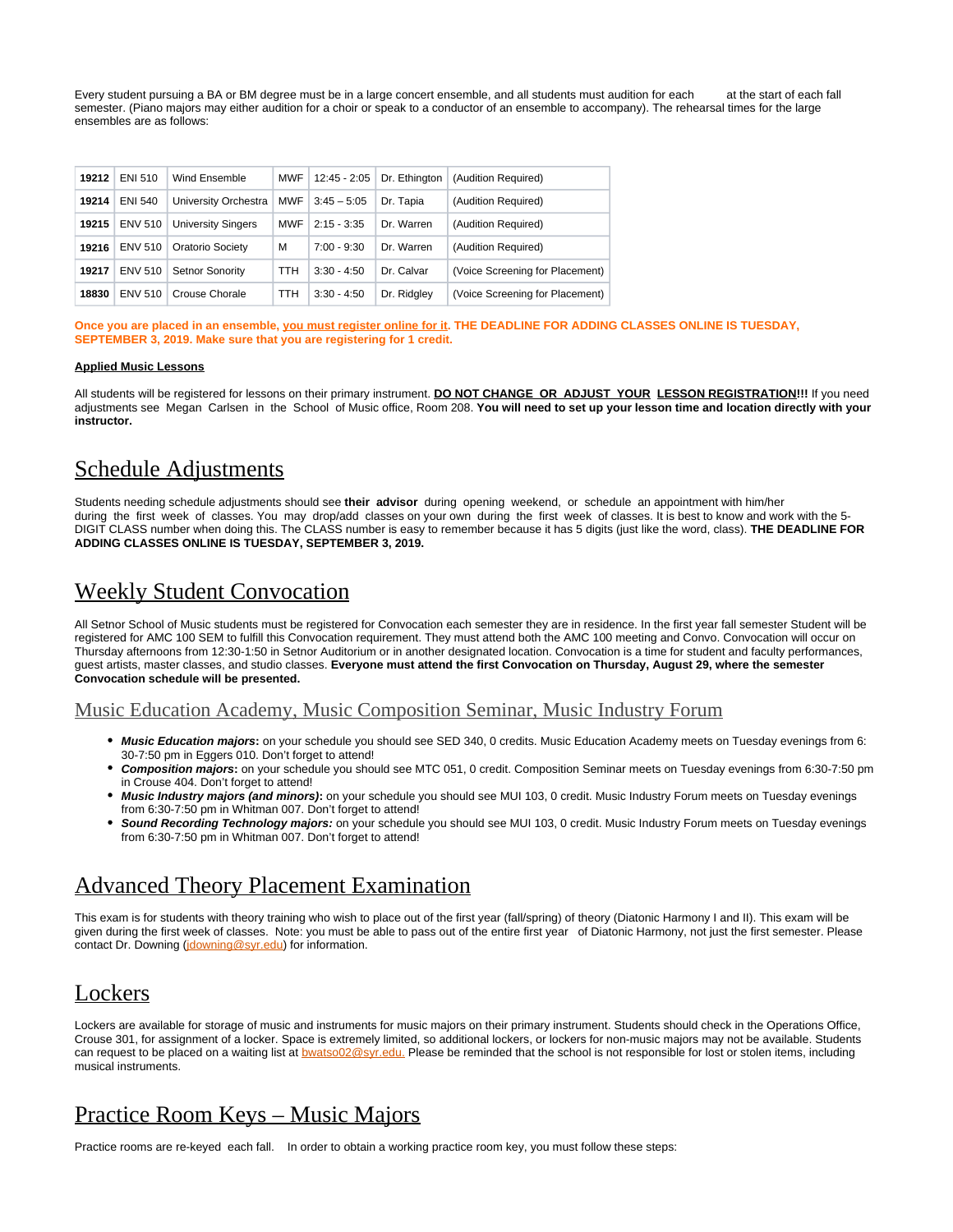• Go to Room 301 where you will be given a practice room key and will need to sign the sheet that advises any lost key or key not returned will result in a fee of \$25 for replacement charged to your bursar account.

- At the end of the academic year, turn the key back in to 301 Crouse College. If you do not return the key, a fee of \$25 for replacement will be charged to your bursar account.
- All keys are numbered, so key must match sign out sheet

## <span id="page-4-0"></span>Practice Room Keys – Non Music Majors

Practice rooms are re-keyed each fall. In order to obtain a working practice room key, you must follow these steps:

- **Print out Practice Room Key Request Form [PRACTICE ROOM KEY REQUEST FORM](https://its-forms.syr.edu/frevvo/web/tn/VPA/user/mecarlse/app/_L9j2sDxLEeWxmM5q6-jqow/formtype/_ZqCuMFgWEeaqzbUfLcBjSQ/popupform)** 
	- Bring the form to Room 301 Crouse College and turn it in for a practice room key (student must provide proof of registration in a music class or lessons)
	- any lost key or key not returned will result in a fee of \$25 for replacement.
		- At the end of the academic year, turn the key back in to 301 Crouse College. If a key is not returned, a fee of \$25 for replacement will be charged to your bursar account.

### <span id="page-4-1"></span>Classroom and Auditorium Keys

- Students arranging for prjs, recital rehearsals, and other school activities may be able to sign out space and a key for those dates of use only.
	- Keys must be returned promptly. Any lost key or key not returned will result in a fee of \$25 for replacement will be charged to your bursar account.
	- Students musy abide by all room usage guidelines see the Crouse room usage agreement at **SETNOR RESOURCE**

## <span id="page-4-2"></span>ID Activation for Access to Building After Normal Hours

Students should use their SUID for access to Crouse College when locked. New students' SUID #s will be entered into the system, enabling the person to use the card reader at the south entrance of the building. If you have any problems, visit the Operations Office in 301 or e-mail mitaylor@syr.edu

## <span id="page-4-3"></span>Assistance Services

#### **Musician Health and Wellness**

The university provides a number of services to support student health and wellness. It is also important to note that musicians should be aware of particular health concerns that can be a part of the study, performance, listening, teaching, and other areas of music education and the industry. These concerns can include vocal, hearing, repetitive strain injuries and musculoskeletal issues, respiratory issues, along with mental health issues. Preventative care, such as ear protection and proper practice techniques and self-care can be of great help. For more information, talk with your applied teacher, department chairs, or the music school director. Although many of these issues may be discussed in lessons, classes, and ensembles, it is important to seek medical or counseling advice for any concerns. For resources, including assistance regarding mental health, substance abuse, and sexual assault and relationship violence-related services visit [Setnor Musician Health and Wellness.](http://setnor-resources.vpa.syr.edu/musician-health-and-wellness/)

## <span id="page-4-4"></span>Career Development

Web: <http://vpa.syr.edu/current-students/undergraduate-students/advising-support/career-development/>

- Email: [jflor103@syr.edu;](mailto:jflor103@syr.edu) [pabevans@syr.edu](mailto:pabevans@syr.edu)
- Phone: 315.443.2517
- Where: 200 Crouse College

Career development and professional practices are integral to curricula throughout the College of Visual and Performing Arts, as well as such special opportunities as workshops, lectures, internships, and study abroad. In addition, the college belongs to the Career Services Network at Syracuse [University](http://careerservices.syr.edu/) and works in partnership with SU's Career Services to meet the needs of VPA students. To make an appointment with your assigned Career Advisor, please visit [Handshake,](https://syr.joinhandshake.com/login) Syracuse University's newest career development tool. Contact the [VPA's Office of Student Success f](http://vpa.syr.edu/about-suvpa/administration/student-success)or assistance, and watch for career and professional development opportunities on the VPA undergraduate listserv (emailed to all VPA UG students via [syr.edu](http://syr.edu)).

Office of Disability Services (ODS) Web: [disabilityservices.syr.edu](http://disabilityservices.syr.edu/) Email: [disabilityservices@syr.edu](mailto:disabilityservices@syr.edu) Phone: 315.443.4498

Where: 804 University Ave. - Suite 303

The Office of Disability Service's (ODS) mission is to engage the University Community to empower students, enhance equity and provide a platform for innovation and inclusion. We achieve this by mitigating competitive disadvantages and environmental barriers that impact learning; by supporting faculty in the classroom and our colleagues across the university to strive for universal design and full inclusion. We provide individual academic adjustments when environmental barriers cannot be eliminated and assistive technology that fosters independent, self-determined learners.

## <span id="page-4-5"></span>Center for Learning and Student Success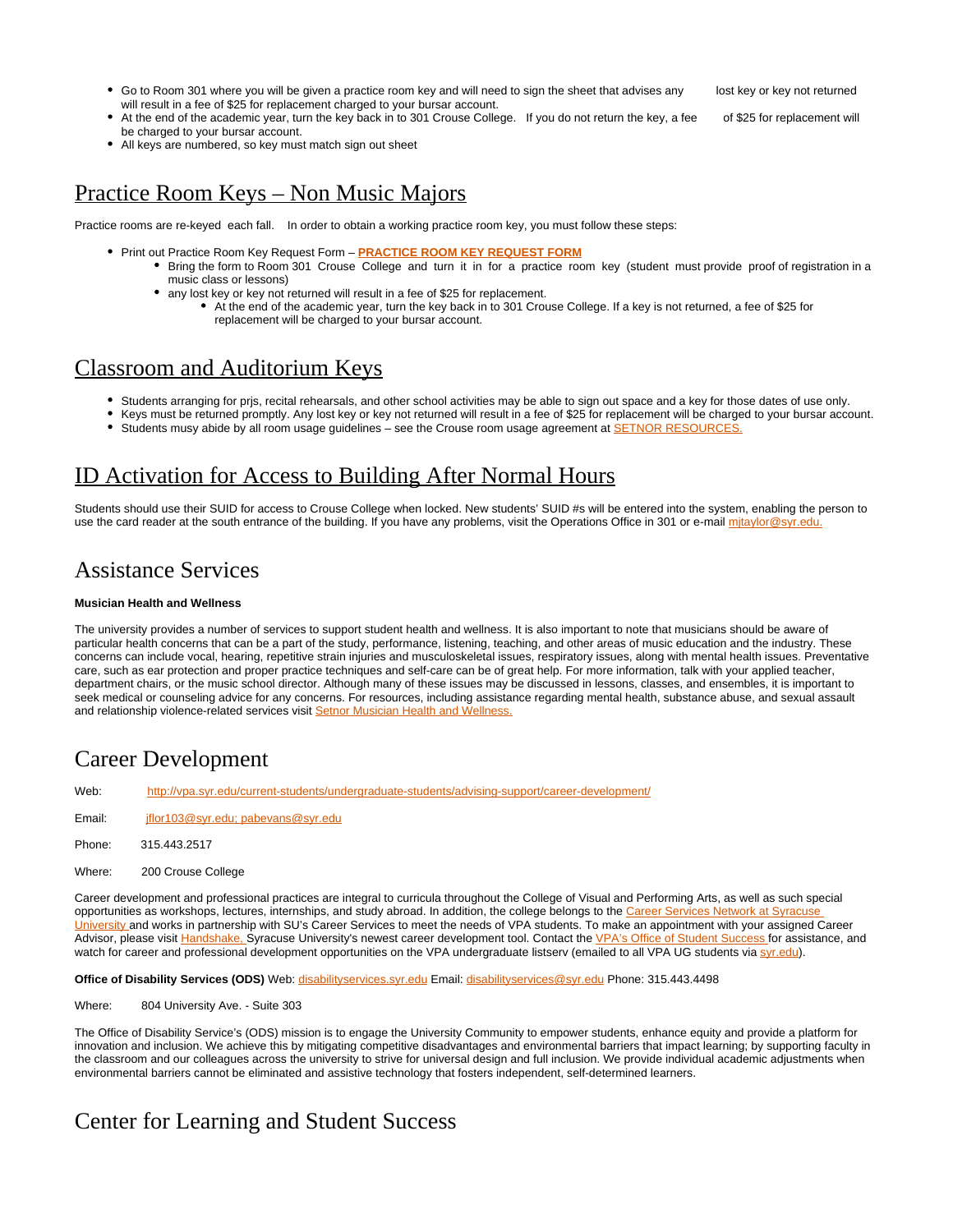Web: [class.syr.edu](http://class.syr.edu/)

Email: [CLASS@syr.edu](mailto:CLASS@syr.edu)

Phone: 315.443.2005

Where: Bird Library - Room 014

The Center for Learning and Student Success (CLASS) provides and facilitates academic support services for SU students, including one-on-one tutoring, small-group tutoring and workshops, and academic integrity education and training. Through collaboration with academic departments and offices, the Center coordinates programs and disseminates information about campus-wide academic resources available to students.

# <span id="page-5-0"></span>The Writing Center

| Web:   | wc.syr.edu                  |
|--------|-----------------------------|
| Email: | wc@svr.edu                  |
| Phone: | 315.443.5289                |
| Where: | H.B. Crouse Hall - Room 101 |

The primary aim of the Writing Center is to help you become a stronger, more accomplished writer. No matter which form of support you choose, writing consultants will work with you at any stage of your writing process.

# <span id="page-5-1"></span>ACADEMIC AFFAIRS

## <span id="page-5-2"></span>General Information

#### **Academic Information**

Academic information is available in a variety of publications. Consult the appropriate one based on the question you wish to answer.

- [SU Course Catalog –](http://coursecatalog.syr.edu/index.php) Includes Undergraduate and Graduate (select in dropdown at top of website)
- [SU Bulletin](http://bfas.syr.edu/bursar/tuition-fees-and-related-policies-bulletin)  tuition, fees and other policies
- [VPA Undergraduate Student Handbook](http://vpa.syr.edu/current-students/undergraduate-students/advising-support/career-development/)
- [VPA Graduate Student Handbook](http://vpa.syr.edu/current-students/graduate-students/resources/)

# <span id="page-5-3"></span>General Degree Requirements and Adequate Progress for all B.A. and B. M. Music Majors

The following policies apply to all BA and BM students and are designed ensure that all members of the Setnor community are progressing toward satisfactory completion of their degree requirements.

- **Ensembles. All students are required to participate in a large ensemble every semester they are in residence.**
- Musicianship Core. No student will be allowed to continue as a music major if the following courses have not been passed by the end of their second year as a music major: MTC 145, MTC 146, MTC 147, MTC 148, PNO 121, PNO122, and at least two of the following music history courses: MHL 185, MHL 267, MHL 268.
- Keyboard Proficiency. All students must demonstrate keyboard proficiency equal or superior to that achieved in two years of study (one year for Music Education instrumental students) in the Setnor School of Music's piano proficiency program
- Grade Point Average. All students except music education majors must maintain a cumulative grade point average of 2.0 (C). Music education students are dually enrolled in the Setnor School of Music and the School of Education. They must have achieved a 3.0 average in music and education courses, with an overall GPA of at least 3.0, before being permitted to enter into the upper division sequence (junior year) and to student teach (senior year).
- Lessons and Juries. Music majors must achieve a grade of at least C- in private lessons. Any student falling below that grade is put on probation by the School of Music. Students who fail to meet this standard after one semester of probation will be referred to the Director for advisement and may be required to leave the School of Music. This standard applies to all music students, regardless of major.

## <span id="page-5-4"></span>Convocation

<span id="page-5-5"></span>Every student in the Setnor School of Music is required to register for Weekly Student Convocation each semester in residence. Convocation meets each Thursday from 12:30-1:50 pm. As part of Convocation, undergraduate students are required to attend a certain number of recital and ensemble concerts throughout each semester, with attendance being taken at each. Specific requirements will be stated in the course syllabus, to be handed out at the first class meeting. Students wishing to perform on convocation should complete a request form, which will require a faculty sponsor signature and brief program notes.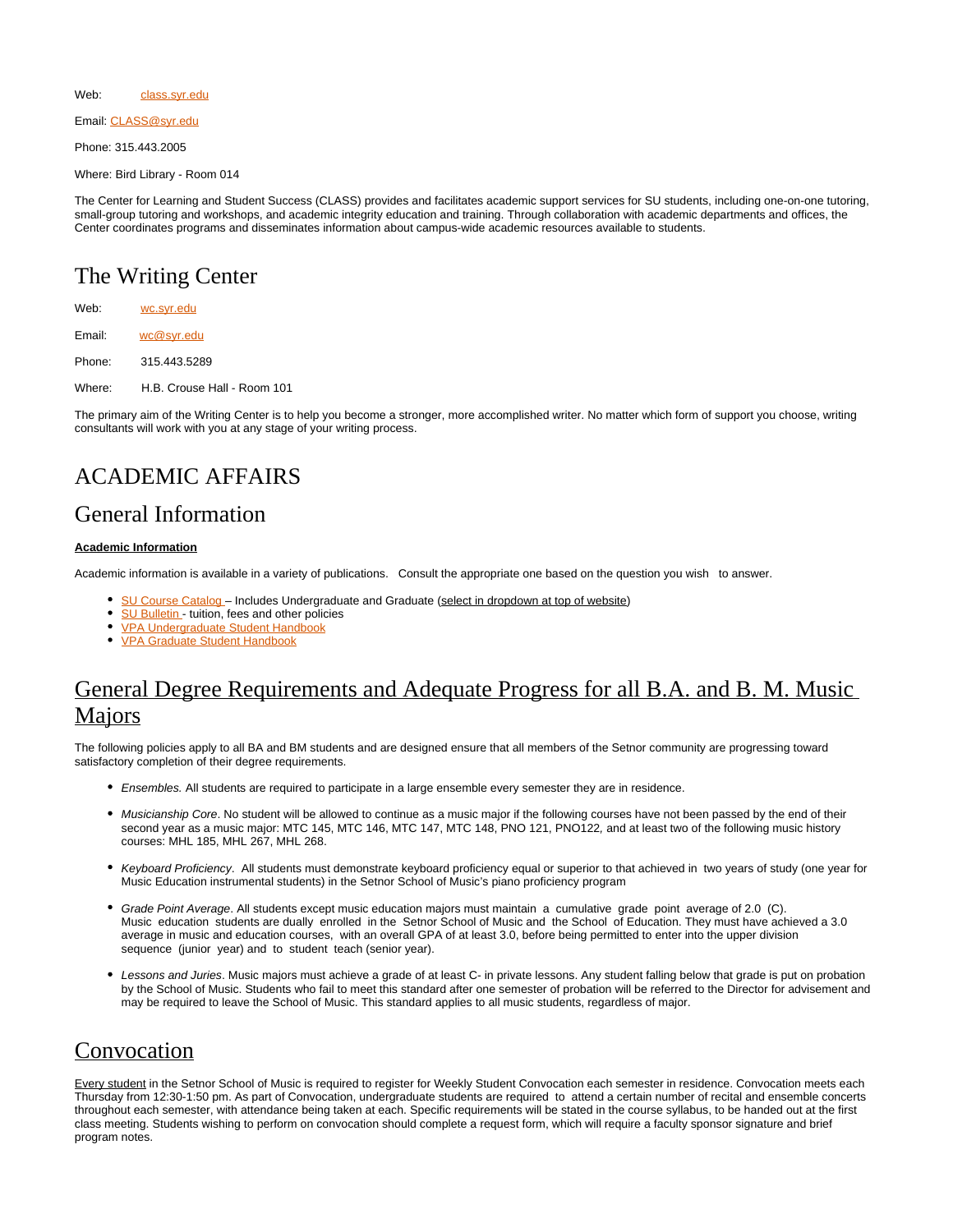# Applied Music Policies

#### **Registration**

All freshman and sophomore BA/BM music majors are required to register for an hour lesson on their principal instrument. BM Composition majors are also required to register for an hour composition lesson. Performance majors and those with Performance Honors continue to have hour lessons in the junior and senior years, while all other music majors take half-hour lessons (in the case of Music Education, Music Industry, and Sound Recording Technology majors, lessons conclude following the first semester of the senior year). BM Composition majors are required to take only composition lessons in the junior and senior years. Students wishing to take additional elective lessons are welcome to do so for an additional fee.

### <span id="page-6-0"></span>Secondary or Elective Instrument Registration

Required secondary lessons will be covered by the Student Program Fee and there will be no extra charge. Students should review with their academic advisor whether they need to register for lessons on a secondary instrument. Students are always welcome to take additional elective lessons; however, should note that there will always be a fee charged for elective or non- required secondary lessons. **THE DEADLINE FOR REGISTRATION IS TUESDAY, SEPTEMBER 3, 2019.**

Should you wish to take either required, secondary, or elective lessons, you would need to go to the Setnor School of Music website and DIGITALLY complete and SUBMIT ONLINE a **[PRIVATE MUSIC INSTRUCTION REGISTRATION](https://its-forms.syr.edu/frevvo/web/tn/VPA/user/mecarlse/app/_L9j2sDxLEeWxmM5q6-jqow/formtype/_rUvpoHdfEeWxmM5q6-jqow/popupform)**

[FORM.](https://its-forms.syr.edu/frevvo/web/tn/VPA/user/mecarlse/app/_L9j2sDxLEeWxmM5q6-jqow/formtype/_rUvpoHdfEeWxmM5q6-jqow/popupform) Once the form has been submitted, a copy will come to the School of Music and you will be assigned an instructor and registered for your lesson (s). If there are any issues with your form, someone from the School of Music will contact you.

## <span id="page-6-1"></span>Assignment of Instructors

In areas with multiple instructors (e.g. flute, piano, voice, etc.), a student's request for a specific instructor will be considered based on that instructor's availability. The request for a specific instructor should only be made to the appropriate Area Coordinator. Changes are generally only approved between semesters. In unusual cases where a student seeks a change of studio instructor during the course of a semester, these steps should be taken, in the following order:

- 1. The student should attempt to resolve any problem/conflict directly with the *instructor*.
	- a. If the conflict is not resolved, or if for any reason the student is uncomfortable discussing the issue with his/her instructor, the student should consult the appropriate Area Coordinator.
	- b. If the Area Coordinator, in consultation with the Chair of the Department of Applied Music and Performance and the Setnor School of Music Director, believe that the conflict cannot be satisfactorily resolved, the student may be moved to another studio.

### <span id="page-6-2"></span>Attendance

A semester of applied study consists of fourteen private lessons. Hour lessons may be given in two weekly half-hour lessons at the discretion of the instructor, but regularly combining lessons from different weeks may only be done by petition. Missed lessons must be made up prior to the end-ofsemester jury; lessons missed by the instructor should be made up, and lessons missed by the student may be made up at the discretion of the instructor. If an instructor feels that student has accumulated an excess of absences by the end of the semester, the student may:

- enter the jury exam, if scheduled, with an instructor's grade of 75 or lower based on work completed, or
- withdraw from the course, or
- receive a grade of "F" in the course, or
- in cases of extreme medical or personal circumstances, request an incomplete grade for the semester. Missed lessons would be made up during the next semester, and the instructor would decide on how a final grade for the previous semester would be calculated. The Request-for-Incomplete form (http://registrar.syr.edu/wp-content/uploads/form- incomplete-grade-request.pdf) must be filled out first, and signed by the student, instructor, and Director of the School of Music. Incomplete grades are counted as "F" in GPA calculations, and must be completed in no more than one year, at which point they automatically change to permanent "F" grades.

### Jury Examinations

All Music Majors enrolled in applied music will be required to perform a formal jury examination at the end of each semester as scheduled on their principal instrument, regardless of the number of credits for which they are enrolled. Jury exams are not required in secondary performance areas, if lessons are taken as an elective, or of students who are not music majors, but may be taken at the discretion of the instructor. The smallest allowable jury consists of the instructor and two other faculty members.

<span id="page-6-3"></span>The combined (average) grade of the jury counts for 25% of the final grade. Repertoire requirements vary from area to area and can be obtained from the area coordinator. Students may be required to present a score of the piece or pieces played/sung at the jury; check with the area coordinator concerning these possible requirements**.** The student is given written evaluations of the performance by each juror following the jury. **No late or makeup juries are given.** If illness forces the cancellation of a jury, it must be documented by a medical practitioner; the instructor's semester grade then stands as the final grade. If a student misses a jury for any other reason, the jury grade will be 0, and that 0 counted as 25% of the final grade. It is to be noted that receiving a grade of less than 70 automatically places the student on academic probation by the Setnor School of Music for the following semester.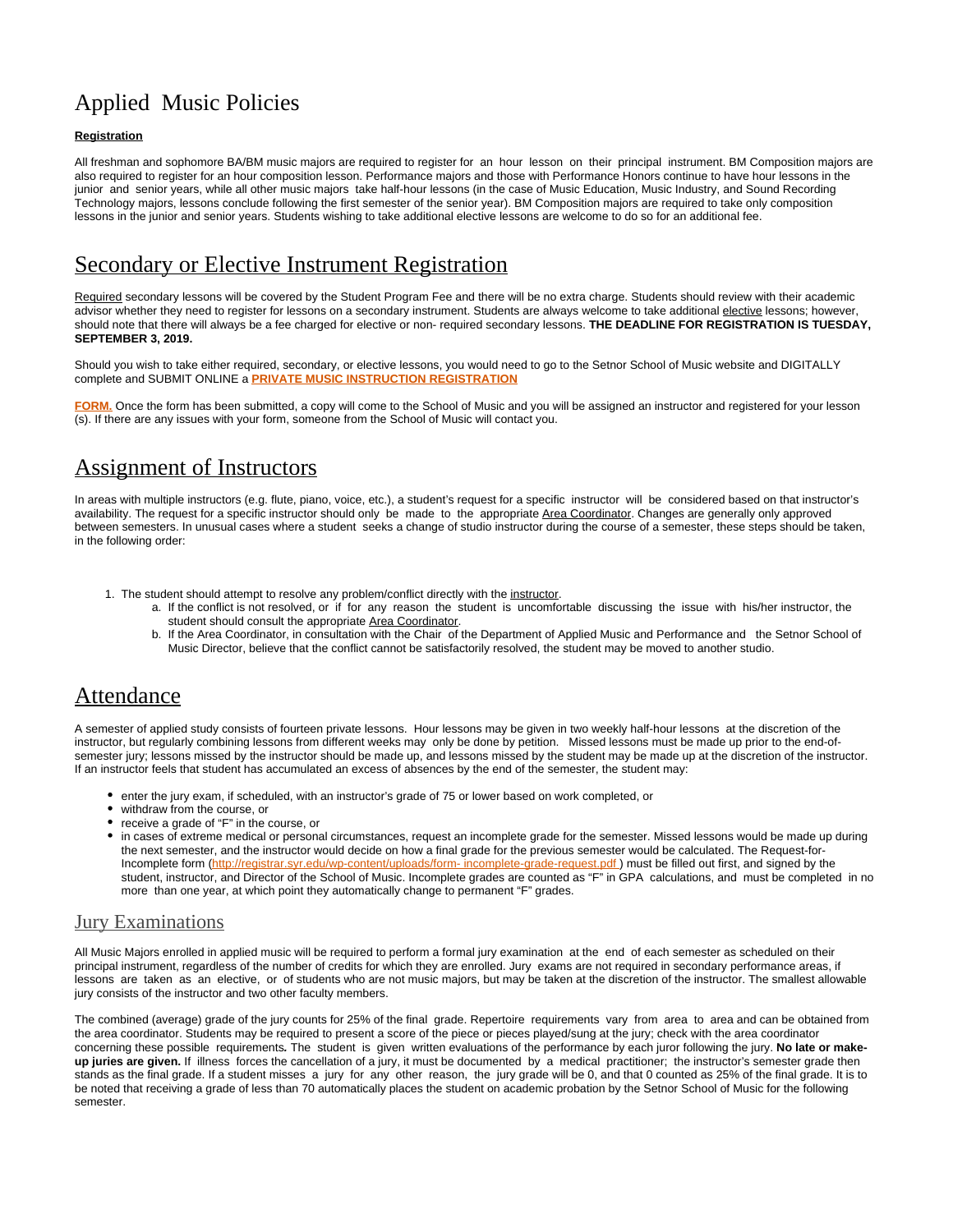## Grading Procedures

Each primary lesson instructor will submit (as requested) end-of-semester grade forms for each of their primary instrument/voice students that includes a grade for each of the following areas: one for lesson work, one for the jury, and a composite grade of the two, weighted 75% lesson work and 25% jury. While only the composite appears on the grade report, all three remain on record in the student's permanent

file. All grades are numerical, and converted to a letter grade. There is no lower limit to grades assigned for either lesson work or juries. Students must achieve a grade of 70 in both lesson and jury each semester after the first semester of study. Any student falling below that grade is put on academic probation by the School of Music. Students who fail to meet this standard after one semester of probation will be referred to the Director for advisement and may be required to leave the School of Music. This standard applies to all music students, regardless of major. The following chart shows the conversion of numbers to letters for undergraduate students:

|        |    | Numeric Grade   Letter Grade   Numeric Grade   Letter Grade |    |
|--------|----|-------------------------------------------------------------|----|
| 93-100 | А  | 77-79                                                       | C+ |
| 90-92  | А- | 73-76                                                       | C  |
| 87-89  | B+ | 70-72                                                       | C- |
| 83-86  | в  | 60-69                                                       | D  |
| 80-82  | B- | $0 - 59$                                                    | F  |

# <span id="page-7-0"></span>New Music Requirement

In the hope of ensuring that all BA and BM students develop knowledge of music of the present time, it is required that:

- 1. All students perform a work composed within the last 100 years on at least one jury per year. A different contemporary compositional style must be represented on each successive jury.
- 1. **2.** All Performance and Performance Honors students must perform one work composed within their lifetime, or a work by a living composer on one recital, **OR**
- 1. Performance and Performance Honors students may elect, instead of #2, to perform at least one work by a School of Music student composer either as part of a solo recital, or on a school-sponsored concert of student compositions. To substitute #3 for #2, approval must be obtained both from the composition professor and the applied professor involved.

Students will be asked to indicate on their end-of-semester jury repertoire sheets which work will fulfill their New Music Requirement for the year. Student recitalists will be asked to indicate on their PRJ Form how they are fulfilling their New Music Requirement for the academic year.

## <span id="page-7-1"></span>Performance Honors

Performance Honors is an upper division program for non-performance major B.A. music/B.M. students that wish to meet performance requirements at or near those required of performance majors. Students are eligible to apply for the program during the sophomore year, with an approved jury serving as the program audition. Once admitted to the program, students receive one hour of applied instruction per week while continuing to register for one credit of lessons.

Students accepted into the performance honors program must give both a junior and senior recital commensurate with the requirements for degree recitals in the performance major.

Official recognition of Performance Honors program participation and completion appears as a milestone on student transcripts but does not appear on the diploma.

Auditions for Performance Honors occur during the sophomore year. Most students audition during the spring semester jury. Students interested in pursuing Performance Honors should discuss the requirements with their private lesson instructors prior to auditioning. **Performance Honors should not be used only as a means to continue with hour-long lessons.**

In order to audition, students sign-up for two jury time slots and bring the Application for Performance Honors form to the jury. If the student is denied admission to Performance Honors, the Area Coordinator may petition the Chair of the Department of Applied Music and Performance for a re-audition.

For those students going abroad in the spring semester of their sophomore year, the fall semester jury will act as the preliminary audition for PH. Should the jury feel they are qualified and worthy, a conditional acceptance will be given, and a brief 10-minute audition will be required in the first week of the fall semester, junior year, once they return to campus. Due to registration restrictions, this audition must happen in the first week of classes, no exceptions. Those students not accepted conditionally in the fall will still have the option to take an audition at this time, but will play a full 20-minute audition for acceptance into PH.

## <span id="page-7-2"></span>Recitals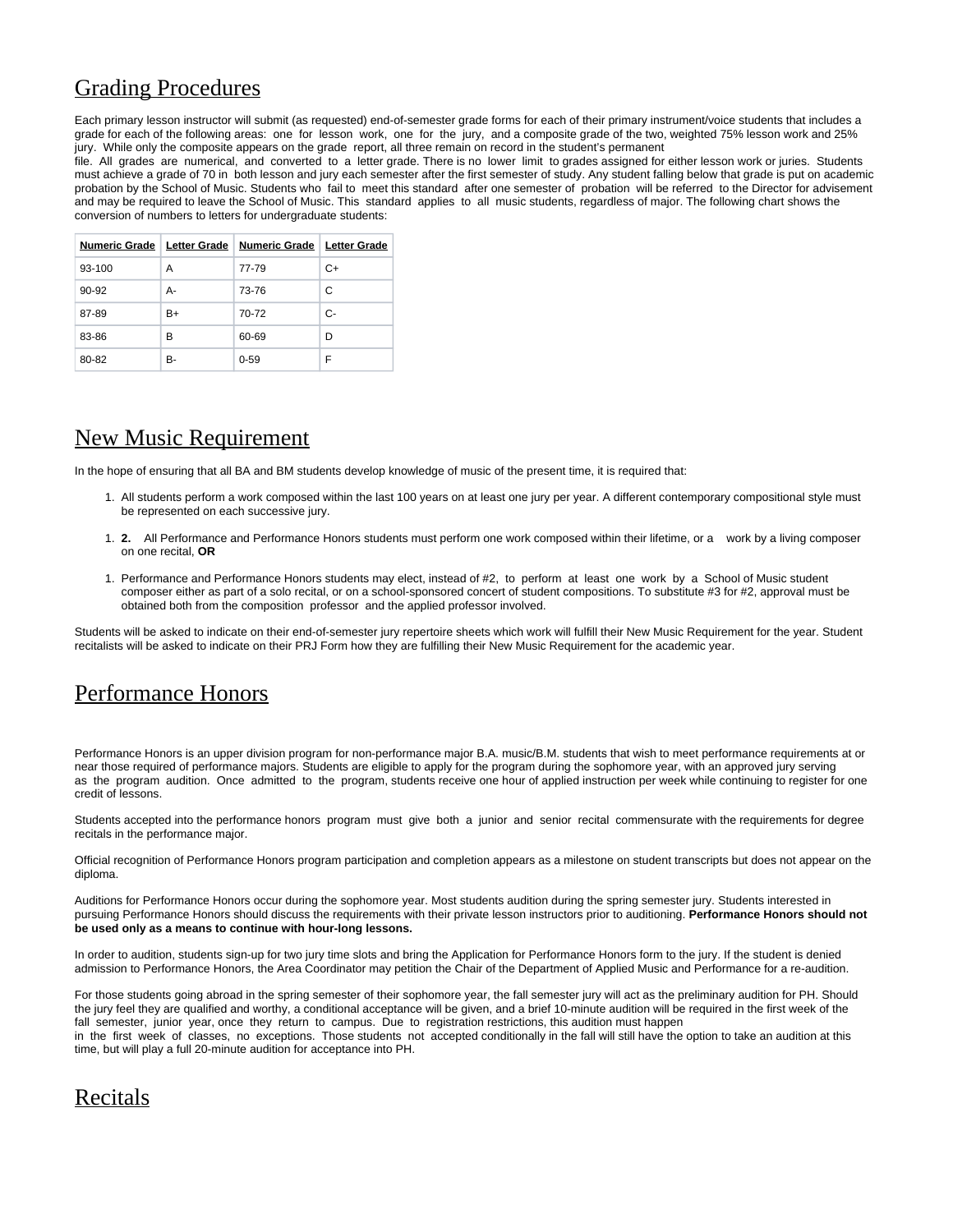Juniors and seniors majoring in Music Performance, and those students awarded Performance Honors will perform one recital in the junior year and one in the senior year. The junior recital will consist of a half recital (35 minutes of actual music). The student performing a half recital will share the time slot with another junior giving a half recital. Seniors will perform a recital consisting of 50-60 minutes of actual music, one student to a time slot. Composition students will perform one recital in the senior year.

Some students may opt to do an 'Elective' (non-required) recital. This type of recital does not receive a grade, however must be approved via the same faculty pre-recital jury process as all other required recitals.

All recitals will take place in Setnor Auditorium. Requests for recitals to take place in locations other than Setnor Auditorium must be made in the form of a petition. Students presenting a lecture recital may wish to do so in a classroom. Recital forms, information, and program templates are located at **[SETNOR](http://setnor-resources.vpa.syr.edu/music-majors/)  [RESOURCES](http://setnor-resources.vpa.syr.edu/music-majors/)**. See Scheduling a Student Recital, page 21.

## <span id="page-8-0"></span>Recital Lottery

During the second or third week of classes there will be a recital lottery held during Convocation (Thursdays 12:30, Setnor Auditorium), wherein all students needing a date for a required recital will choose a number and go in numerical order to reserve a time in the Auditorium for a recital. Second-year graduate students are given first choice, followed by first-year graduate students, seniors, etc. Those students who will be off campus in the spring may be contacted in advance of the lottery to arrange for fall dates. Be in communication with your lesson instructor and pianist as to a recital date. This date should be considered a contract. Moving the date for any reason, other than emergency or cancelation may not be possible within the same semester.

## <span id="page-8-1"></span>Recital Repertoire

Recital repertoire selections typically should represent what the student studies in lessons on their primary instrument (i.e. classical repertoire for students who take traditional lessons and jazz/commercial repertoire for students who take jazz/commercial lessons). Students who want to be assured that their recital repertoire is appropriate are welcome and encouraged to bring their planned repertoire list to their Area Coordinator for review. Students who arrive to the PRJ with performance material deemed unsuitable by the faculty jury will risk having the works in question eliminated from the recital and replaced.

When choosing recital repertoire, please be sure to keep in mind the **New Music Requirement** found on page 11.

# <span id="page-8-2"></span>Recital Jury Panels and Recital Responsibilities

Recital Jury Panels are required for all undergraduate and graduate degree-required and elective recitals. The only exception to this is the music education graduate lecture recital, which requires no jury panel.

A minimum of 3 faculty members are required for a recital jury panel. This includes the student's primary instructor, an instructor from their immediate area, and a third instructor either from, or outside of their area. Faculty members chosen for a student's recital jury must be present at the student's Pre-Recital Jury (PRJ) and should agree to be present at the recital. Typically, Pre- Recital Juries should not last more than one hour.

Students giving a recital must complete a PRJ form. PRJ forms are located at the following link: **[PRJ FORM](https://its-forms.syr.edu/frevvo/web/tn/VPA/user/mecarlse/app/_L9j2sDxLEeWxmM5q6-jqow/formtype/_MYXaoEDxEeWxmM5q6-jqow/popupform)**. In order to provide the Setnor Operations Office adequate time to prepare for the needs of each recital, PRJ Forms must be completed and submitted online no later than **2 months prior to the PRJ date.**

The completed PRJ FORM will need to be printed by the student and brought to the pre-recital jury. All faculty jurors will need to sign the PRJ form following the successful completion of the jury. As soon as the PRJ is passed, the student should be prepared to visit 301 Crouse in order to arrange for the recital dress rehearsal date and time.

Pre-Recital Juries are held approximately **3 weeks prior to the date of the student's recital** in order to allow adequate time for incorporation of suggestions, or if necessary, a second jury for material that did not pass. Students will be given an approximate PRJ date once they have chosen their recital date. The actual PRJ date should fall within 3 days before or after this date. If this date falls during a vacation, then plans should be made to do the PRJ prior to the vacation time. If a chamber group is planned for the recital and all performers cannot attend the PRJ, then at minimum, a recorded performance must be submitted prior to the scheduled PRJ date for faculty evaluation.

Students should consider the PRJ as the date in which their recital is as close to performance ready as possible.

## <span id="page-8-3"></span>Recital Jury Waiver

If an undergraduate student has played a recital in the second half of the semester (thus leaving inadequate time to prepare new repertoire) they may have the jury waived for that semester. In this case, the recital grade will stand as 25% of the final grade, with the instructor's grade counting for the other 75%. That student may, however, elect to play a jury, and in that case, either the recital grade or the jury grade can be used as 25%, whichever is higher. A student who has played a recital in the first half of the semester must play a jury, but that student may also choose either the recital grade or the jury grade, whichever is higher.

## <span id="page-8-4"></span>Majors and Advising

<span id="page-8-5"></span>The Setnor School of Music offers Bachelor of Music degrees in composition, music education, music industry, performance, and sound recording technology as well as the Bachelor of Arts degree in music.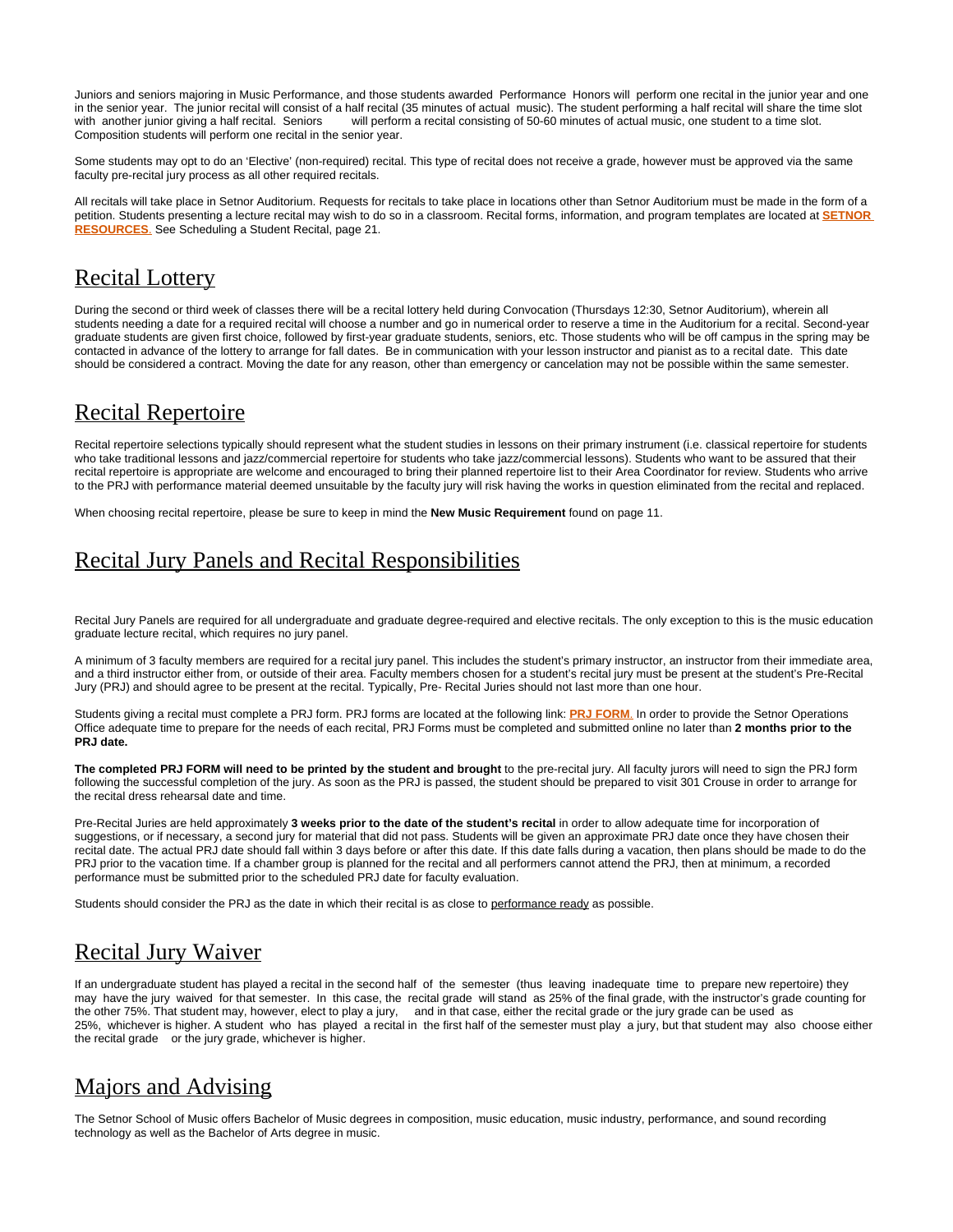## Students are assigned an advisor based on their intended major.

Students in the B.A. and B.M. degrees share the lower division program for the first two years and confirm admission to a specific major at the end of the sophomore year.

The lower division music degree programs consist of four semesters each of: ear training, theory, history, principal instrument private instruction, keyboard skills, and large ensemble participation.

 No student will be allowed to continue as a music major if the following courses have not been passed by the end of their second year as a music major: MTC 145, MTC 146, MTC 147, MTC 148, PNO 121, PNO122, and at least two of the following music history courses: MHL 185, MHL 267, MHL 268.

In addition, lower division students take two semesters of writing and selected academic courses (including several special courses that are degree specific for Composition, Music Education, Music Industry, and Sound Recording Technology majors).

Admission to the upper division programs is based on the following criteria (commonly referred to as a **Sophomore Evaluation**):

- Composition:
	- Students present a portfolio of their compositions to the composition faculty at the semester-end jury.
	- Music Education:
		- Students apply to the music education department, including a personal statement. The lower division transcript is reviewed and the student is interviewed by the music education faculty.
		- Music Industry:
			- Students are interviewed by the music industry faculty and the lower division transcript is reviewed.
			- $\bullet$ Performance:
				- Students are evaluated at the second semester sophomore jury.
					- Sound Recording Technology:
						- Students are interviewed by the sound recording faculty and the lower division transcript is reviewed. B.A. in Music:
							- Students meet with the advisor to review their academic progress and discuss future plans.

## <span id="page-9-0"></span>Large Ensemble Participation Requirement

Students in the B.A. and B.M. degrees in the School of Music are required to participate in a large concert ensemble on their major instrument every semester they are in residence as a full-time student. They must participate in the ensembles to which they are assigned. The large concert ensembles include the following: University Orchestra, Wind Ensemble, University Singers, Oratorio Society, Crouse Chorale, and Setnor Sonority. Most large ensembles require auditions. Students may elect to participate in other large or small ensembles as their time permits.

## <span id="page-9-1"></span>Literature and Pedagogy Requirement (B.M. Performance ONLY)

All students pursuing Bachelor of Music degrees in performance are required to take at least one literature course and one pedagogy course, for a minimum of five (5) credits, as part of the "area specialization" requirement of their degree programs. Students fulfill this requirement by selecting appropriate courses within their areas of applied emphasis through advising. Table 1 contains the list of courses offered in each area.

# <span id="page-9-2"></span>Table 1. Literature and Pedagogy Courses per Area of Applied Emphasis

|                                                       | <b>Area of Applied Emphasis</b>  |                                    | <b>Literature Courses</b> |                | <b>Pedagogy Courses</b> |  |
|-------------------------------------------------------|----------------------------------|------------------------------------|---------------------------|----------------|-------------------------|--|
|                                                       | Brass Emphasis: Trumpet, Horn    |                                    | MHL 448: MHL 545          |                | MUE 326: MHL 648        |  |
| Trombone, Euphonium, Tuba                             |                                  |                                    |                           |                |                         |  |
| <b>Guitar Emphasis</b>                                |                                  |                                    | GTR 521; MHL 545          |                | GTR 524                 |  |
|                                                       | Keyboard Emphasis: Organ, Piano  | MHL 525; MHL 526; MHL 545; MHL 500 |                           | <b>PDG 527</b> |                         |  |
|                                                       |                                  |                                    | (Organ Lit)               |                |                         |  |
| <b>Percussion Emphasis</b>                            |                                  | <b>MHL 545</b>                     |                           | <b>MUE 423</b> |                         |  |
| Orchestral String Emphasis: Violin Viola, Cello, Bass |                                  | MHL 535: MHL 536: MHL 545          |                           | PDG 530        |                         |  |
|                                                       | Voice Emphasis: All voice majors |                                    | MHL 546; MHL 557; MHL 558 | <b>PDG 519</b> |                         |  |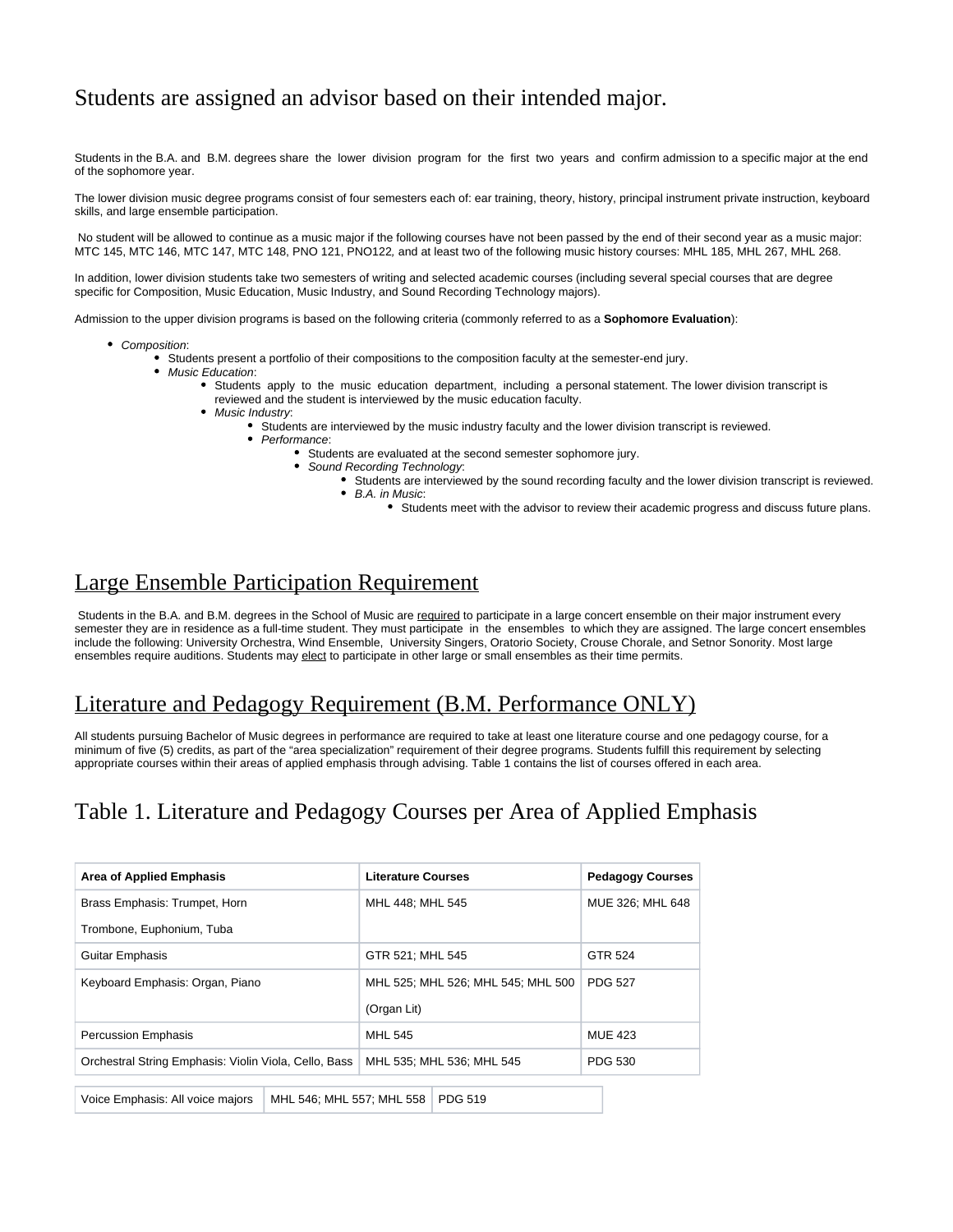| Woodwind Emphasis: Flute, Oboe   MHL 448: MHL 545 | MUE 327: MUE 328: MHL 648 |
|---------------------------------------------------|---------------------------|
| Clarinet, Bassoon, Saxophone                      |                           |

#### **Undergraduate Music Minors**

The Setnor School of Music offers minors in the following areas:

#### <span id="page-10-0"></span>• Jazz Studies

The Minor in Jazz Studies is designed for students from any degree program on campus, including music majors, who want to develop and improve their knowledge and skills in instrumental or vocal jazz. This 18-credit program draws from the entire array of the jazz offerings in the Setnor School of Music including jazz performing ensembles, jazz history, jazz arranging and theory, jazz applied lessons and jazz education. For more information [click here.](http://vpa.syr.edu/academics/setnor/minors/jazz-studies) To enroll in the Jazz Studies minor contact **Dr. John Coggiola** (*[jccoggio@syr.edu](mailto:jccoggio@syr.edu)*)

### <span id="page-10-1"></span>Music Industry

Setnor offers two minors in music industry available to music majors and non-music majors who wish to learn about the creative, business, and legal aspects of the music industry. To enroll in either music industry minor, students must apply to the chair of the Music and Entertainment Industries Department. Auditions for private lessons and ensembles may be required for acceptance into Minor Plan II. The minor program is highly competitive, with a limited number of spaces, and application is encouraged before the beginning of the sophomore year, and is required before the beginning of the junior year. [Click here](http://vpa.syr.edu/academics/setnor/minors/music-industry/) for more information. To enroll in one of the music industry minors, contact **Professor Bill DiCosimo** [\(wjdicosi@syr.](mailto:wjdicosi@syr.edu) [edu\)](mailto:wjdicosi@syr.edu)

### <span id="page-10-2"></span>• Music Performance

The minor in music performance presents an opportunity for students across the entire Syracuse University community to avail themselves of the diverse and rich performance culture offered by the Setnor School of Music. The minor consists of 18 credits, functioning as a performance-based minor that is intended to engage students in degree programs in all schools and colleges at SU. The minor in music performance is open to all SU undergraduates not pursuing a degree in music. [Click here f](http://vpa.syr.edu/academics/setnor/minors/music-performance/)or more information. To enroll in the music performance minor, contact (for instrumental performance) **Dr. Tim Diem** ([twdiem@syr.edu\)](mailto:twdiem@syr.edu) or (for voice performance) **Dr. Peppie Calvar** ([jcalvar@syr.edu](mailto:jcalvar@syr.edu)).

### <span id="page-10-3"></span>• Private Music Study

The Minor in Private Music Study is designed for students from any degree program on campus, except those in the Setnor School of Music, who want to study music privately on guitar, drum set, piano or organ. Students who perform other instruments may petition to be accepted into the Minor in Private Music Study. Please [click here](http://vpa.syr.edu/academics/setnor/minors/private-music-study/) for more information, or contact **Dr. Anne Laver** [\(alaver@syr.edu\)](mailto:alaver@syr.edu).

### <span id="page-10-4"></span>Auditing a Course

A student may audit courses with instructor approval. A student must submit the audit option by the grading option deadline, and cannot rescind the option after the deadline. Audited courses are non-credit, do not meet any degree requirements, and are not counted toward enrollment status. Instructors may record a grading symbol of NA instead of AU if the student never attends the class. The student may have limited access to Syracuse University library resources if he or she is auditing a class and is not registered for any credit classes for the term. Courses that require a Proposal for Independent Study, studio art or applied music courses offered by the College of Visual and Performing Arts cannot be audited. Additionally, these types of courses taken through Syracuse Abroad cannot be audited: Signature Seminars and courses required for a Syracuse Abroad program (exceptions may be made for graduate students) and courses taken through partner universities abroad.

To audit a course, do the following:

- 1. Enroll for the course as you normally would.
	- a. During the schedule adjustment period, pick up a Grading Option application in the VPA Office of Student Success (200 Crouse College).
	- b. Fill out the form, and have it signed by the instructor to show they approve the audit.
	- c. Submit the completed form to the Registrar, Student Records Office (106 Steele Hall) within the first two weeks of the semester.

## <span id="page-10-5"></span>Independent Study/Experience Credit

Independent study/experience credit is available to students who wish to explore a special problem or area of study for which a formal course does not exist.

Independent study is usually a research project or academic work guided by a faculty sponsor.

Experience credit is associated with fieldwork or other work experience in your program of study.

The following guidelines apply: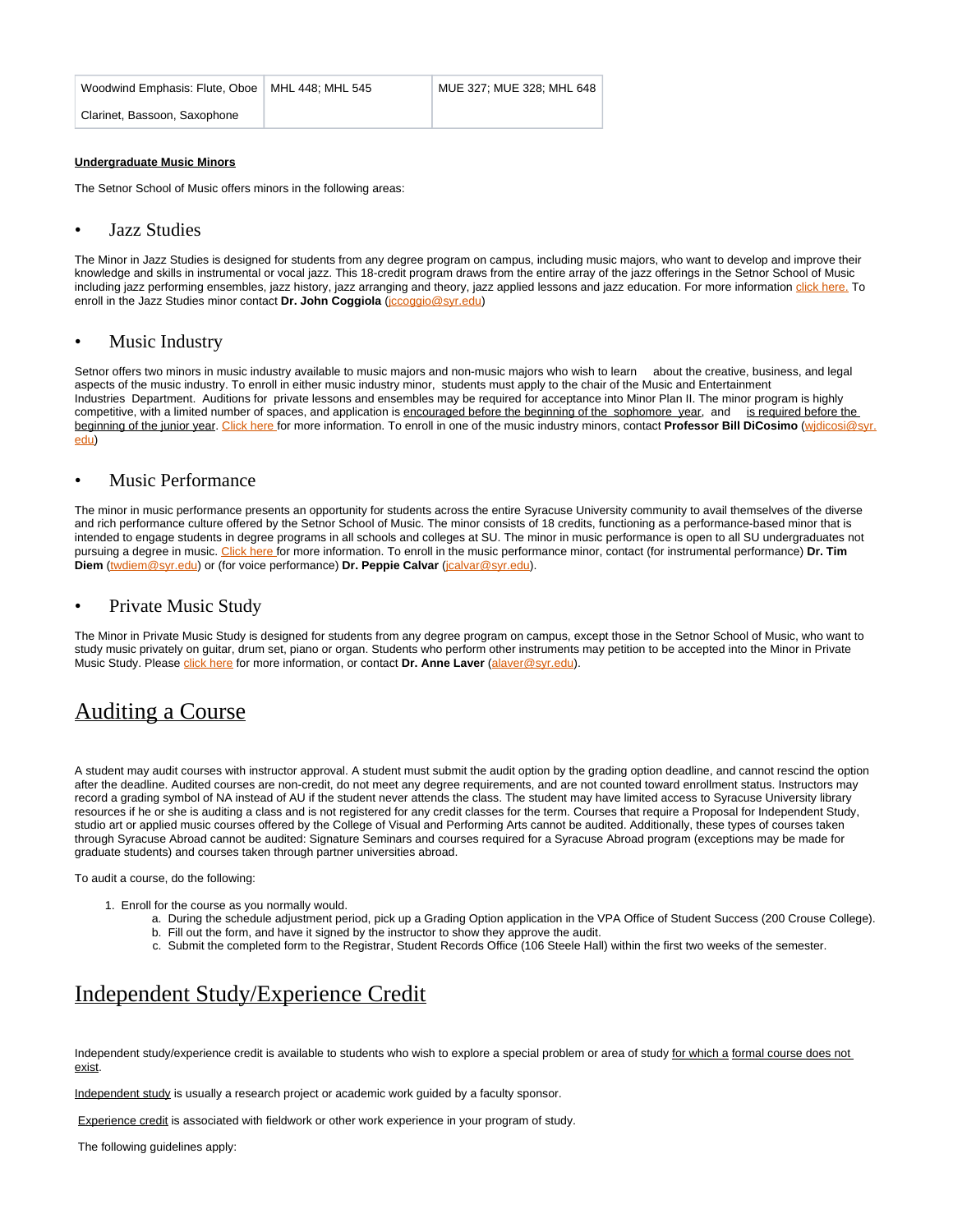**Experience credit and independent study** courses may be elected for one to six credits, depending on individual arrangements with the participating faculty member. In selected topics courses, students may earn one to three credits. Students are advised to check carefully with their faculty advisors and the dean of their school or college before registering for an All-University course to be sure that the course will be accepted toward the completion of their degree requirements.

- In general, only juniors and seniors may enroll for independent study or experience credit. Under exceptional circumstances, qualified freshmen and sophomores may enroll for lower-division independent study course work.
- You must have a minimum cumulative grade point average of 2.5 to enroll for either independent study or experience credit. Outstanding incompletes or missing grades automatically disqualify you from enrolling for either.
- You must arrange for both independent study and experience credit prior to enrollment with your academic advisor, chairperson of your department/program, a faculty sponsor and the assistant dean. No retroactive credit will be given.
- A combination of a total of twelve credits of independent study, experience credit or internship credit may count towards completion of your degree. You may register for one to six credit hours of independent study or experience credit per full-time semester and up to three credit hours in the summer.
- Either a letter grade or pass/fail grade may be given for independent study. In some cases letter grades may be required.
- Pass/fail grades only are given for Syracuse University Internship Program experience credit. Other types of experience credit, which involve a VPA sponsor, can be taken either for credit with a grade or pass/fail. Detailed letters outlining your duties and responsibilities during your work experiences are required from job supervisors and are put in your permanent file. A letter evaluating your performance is also required.=

To apply for independent study/experience credit, you need to submit a proposal:

- Download a proposal for independent study form from <http://www.syr.edu/registrar/forms/index.html>
- Secure the approval of a full-time faculty member who will assist you in planning your work, oversee your progress and grade your final work. Teaching assistants, graduate students and adjunct faculty may not supervise independent study and experience credit projects.
- Write your plan on the Proposal for Independent Study Course form and have it approved by your faculty sponsor, academic advisor and Setnor School of Music Director.
- Return the completed and signed form to the VPA Office of Student Success to get approval from the assistant dean. This needs to be done by the published Add Deadline.
- The signed form serves as your enrollment form for independent study or experience credit. The VPA Office of Student Success will forward the approved proposal to the Registrar's Student Records Office, where the course will be added to your schedule.

# <span id="page-11-0"></span>Collaborative Piano Guidelines

Pianists play an essential role in facilitating performance at music schools. Their skills and services are required for playing in orchestra and wind ensemble concerts; chamber music; special events, and approved instrumental and vocal degree recitals.

Given the dual constraints of an expanding non-pianist student population coupled with severely limited resources for maintaining a collaborative keyboard staff, the School has set priorities for facilitating repertoire preparation at the highest level for upper-division and graduate students, in juries and in performance.

All vocal and instrumental students are responsible for procuring capable pianists for their lessons, juries, and any other performance events. It is advised that students be proactive and plan accordingly, in consultation with their applied teachers. Students are free to choose whomever they wish to engage and all terms should be established upfront with their pianist. Some collaborations may arise with fellow students who may or may not be piano majors. An updated list of recommended SU and Syracuse area pianists will be maintained with the Office Coordinator in Room 301 and on the Keyboard Department's bulletin board outside of Room 310.

The only exception to the above guidelines is that the Setnor School provides support for qualifying upper-division and graduate degree recitals. Graduate performance majors are awarded this support when they are accepted to the school. Undergraduates must pass their performance or performance honors jury (normally at the end of the sophomore year). Collaborative support for this group of students is provided mainly in two ways, as described below.

#### **Instrumental Recitals**

Required **Graduate** and **Senior** Instrumental Recitals (Performance and Performance Honors)

- The School of Music will contribute a maximum of \$350 for a qualified accompanist. It is the student's responsibility to engage the pianist him- or herself, negotiating the total fee directly with the contracted pianist, including lessons, rehearsals, pre-recital jury and the performance, with a provision for extra rehearsals.
- Additional hours required of the accompanist are the financial responsibility of the student and are to be paid at an agreed upon rate with the pianist.
- Accompanist information must be submitted in order to process payment to your accompanist. Please complete the **[RECITAL ACCOMPANIST](https://its-forms.syr.edu/frevvo/web/tn/VPA/user/mecarlse/app/_L9j2sDxLEeWxmM5q6-jqow/formtype/_miI5sGh3EeaqzbUfLcBjSQ/popupform)  [AGREEMENT](https://its-forms.syr.edu/frevvo/web/tn/VPA/user/mecarlse/app/_L9j2sDxLEeWxmM5q6-jqow/formtype/_miI5sGh3EeaqzbUfLcBjSQ/popupform)**. Payments will not be processed until after your recital has been completed.

\*Required **Junior** Instrumental Recitals (Performance and Performance Honors)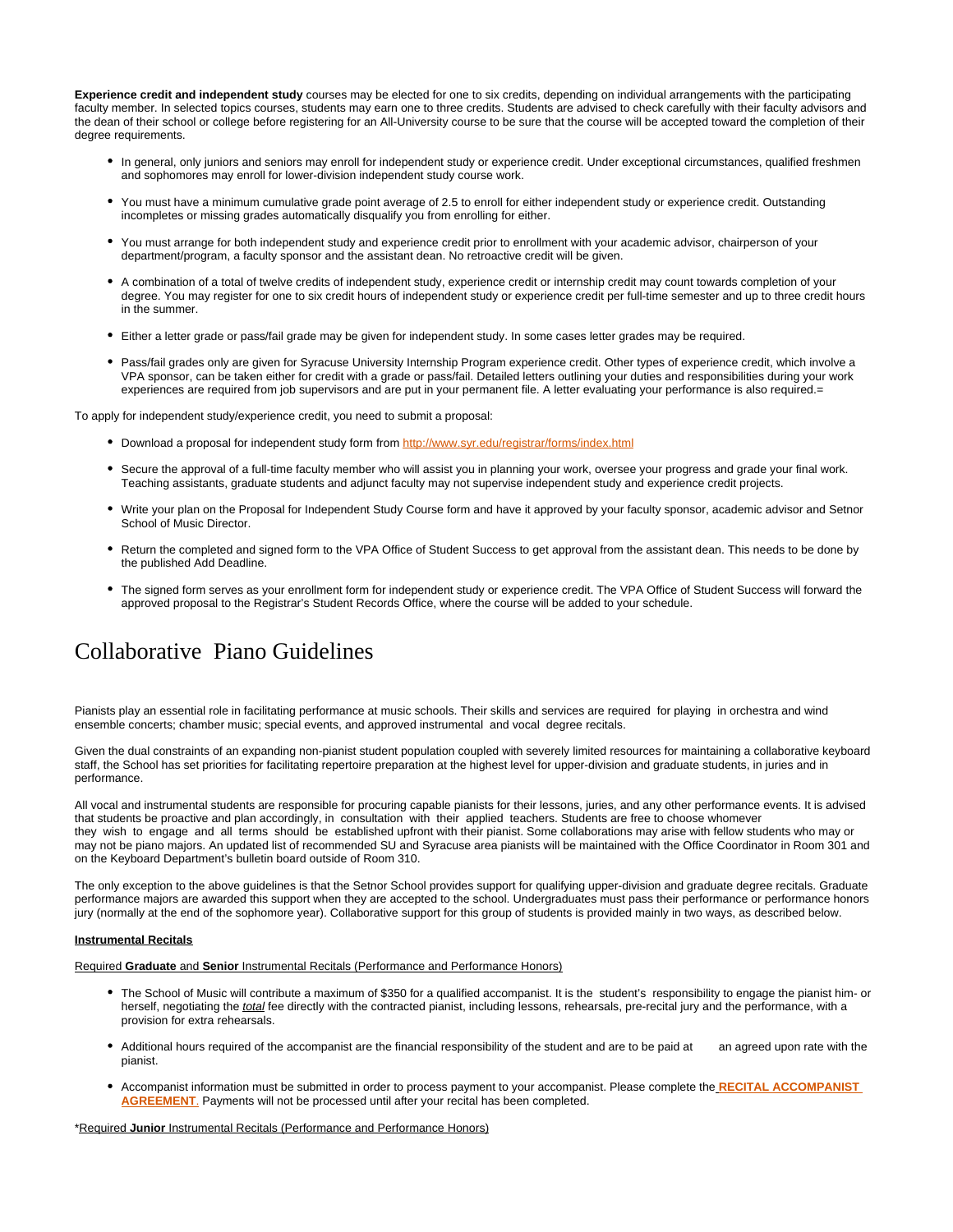- The School of Music will contribute a maximum of \$250 for a qualified accompanist. It is the student's responsibility to engage the pianist him- or herself, negotiating the total fee directly with the contracted pianist, including lessons, rehearsals, pre-recital jury and the performance, with a provision for extra rehearsals.
- If a Teaching Assistant (TA) is assigned to a student for their recital, the TA will NOT receive any additional funds for this service. The student performing the recital must still complete the Recital Accompanist Agreement, so the information can be kept on file. If a TA is assigned to a student, and the student chooses not to work with that TA, it will be up to the student to find an accompanist and to fund them on their own.
- Additional hours required of the accompanist are the financial responsibility of the student recitalist and are to be paid at a rate agreed upon up front by both parties.
- Accompanist information must be submitted in order to process payment to your accompanist. Please complete the **[RECITAL ACCOMPANIST](https://its-forms.syr.edu/frevvo/web/tn/VPA/user/mecarlse/app/_L9j2sDxLEeWxmM5q6-jqow/formtype/_miI5sGh3EeaqzbUfLcBjSQ/popupform)  [AGREEMENT](https://its-forms.syr.edu/frevvo/web/tn/VPA/user/mecarlse/app/_L9j2sDxLEeWxmM5q6-jqow/formtype/_miI5sGh3EeaqzbUfLcBjSQ/popupform)**. Payments will not be processed until after your recital has been completed.

#### Non-Degree Recitals

The student is completely responsibly for procuring the services of a pianist of his or her choice.

## <span id="page-12-0"></span>Vocal Recitals

#### For Required **Junior**, **Senior, and Graduate** Vocal Recitals (Performance and Performance Honors):

If a Teaching Assistant (TA) is assigned to a student for their recital, the TA will NOT receive any additional funds for this service. The student performing the recital must still complete the Recital Accompanist Agreement, so the information can be kept on file. If a TA is assigned to a student, and the student chooses not to work with that TA, it will be up to the student to find an accompanist and to fund them on their own.

#### Other Accompanying

Additional hours or services (e.g., convocation, master classes, competitions, travel to off-campus events, etc.) required of the accompanist are the financial responsibility of the voice student based upon mutual agreement upfront between the voice student and the pianist.

#### Non-Degree Recitals

As above, the student is completely responsibly for procuring the services of a pianist of his or her choice.

## <span id="page-12-1"></span>Collaborative Courtesies

- Efficient communication is essential. Collaborative partners should: exchange e-mail addresses, phone numbers, and basic schedules so that each collaborative partner can plan ahead and avoid scheduling problems; respond immediately to all messages from one's partner; be professional, courteous and collegial in every circumstance; welcome constructive suggestions for the improvement of the performance as well as the effective management of rehearsals.
- Collaborative partners should inform each other of lessons, rehearsals, and performances well in advance, as well as the repertoire for those events. Collaborative partners should enter all appointments agreed upon in a planner immediately, and be punctual for those appointments. If a scheduled appointment must be cancelled, all personnel should be contacted, preferably at least a day in advance.
- Each partner should come to rehearsals and lessons with the music well prepared. No partner should find it necessary to teach another notes and rhythms, unless this part of the relationship is established upfront.
- Copies given to a pianist should be copied or taped back-to-back with holes punched. Two-page pieces should be punched on the inside edge in such a way as to eliminate any need for a page turn. It may be necessary to provide a ring binder for the pianist as well. All copies should be prepared this way; no pianist should be given unprepared loose copies.
- Measure numbers should be marked at the beginning of each line, especially for instrumental music.
- Providing the pianist with recordings of pieces may be very helpful and is encouraged.

## <span id="page-12-2"></span>**OPERATIONS**

#### **Building Access, Practice Rooms, Lockers, Equipment, Use of Facilities**

#### **24- Hour Access to Crouse College**

<span id="page-12-3"></span>Students should use their SUID for access to Crouse College when locked. New students' SUID #s will be entered into the system, enabling the person to use the card reader at the south entrance of the building. For any problems, visit the Operations Office in 301 or e-mail mitaylor@syr.edu.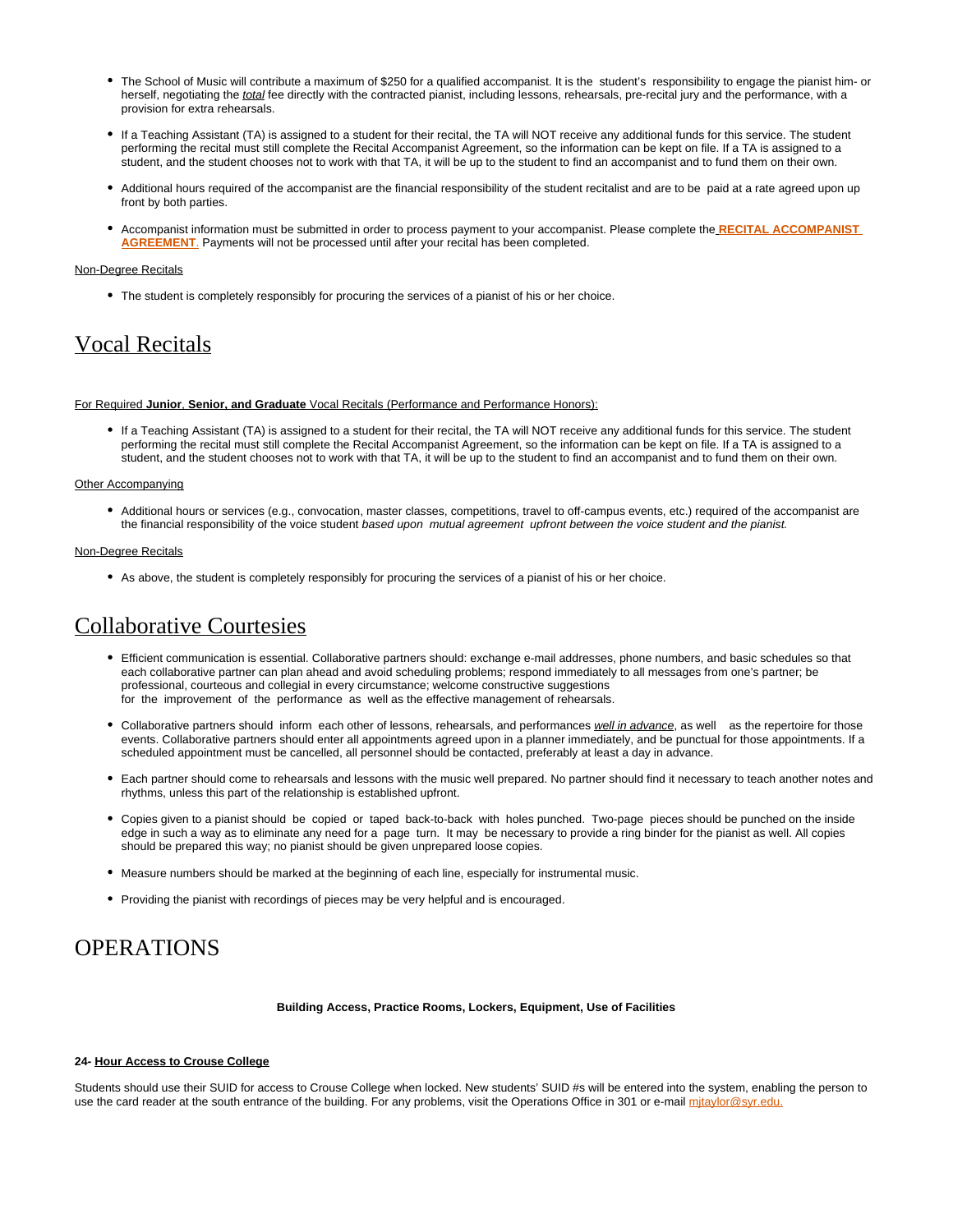## Practice Room Rules and Regulations

- Practice room use is restricted to students registered for Applied Music lessons for credit in the Setnor School of Music, and non-music maiors enrolled in a School of Music ensemble or class. Music Majors will sign for their keys with the operations staff in room 301. Non-music majors, after registering for private lessons, will fill out a form to be turned in to the staff in room 301 to receive the appropriate practice room key. Students should also provide their SUID number so they may be given 24-hour card swipe access to Crouse College. All keys are to be returned at the end of the year by the posted deadline. Failure to do so will result in a \$25 relacement fee charged to the student's bursar account.
- Use of most practice rooms is on a first-come, first-served basis. Some of the rooms are sign-up only.
- SMOKING, EATING AND/OR DRINKING IS STRICTLY PROHIBITED. Please be sure to turn off the lights, close the windows, and CLOSE THE DOOR when you are through. DO NOT leave instruments or other valuables in an unattended room. Close any doors that you find open. If you remove chairs, benches, music stands or other equipment from practice rooms, please RETURN them when you are finished.
- Rooms are NOT to be used for private teaching, except as authorized by the Setnor School of Music Director.
- $\bullet$ Any damages or problems must be reported to the Operations Office in Room 301. Problems with pianos should be brought to the attention of the Piano Technician in Room 101.
- If you notice anything suspicious, especially at night, do not hesitate to **CALL SECURITY! Dial 711 or 443-2224 or #78. If you need to contact DPS in an emergency situation, but are unable to make a phone call, e-mail or text the Communications Center at [711@syr.edu.](mailto:711@syr.edu)**
- When classrooms are used for individual or small group rehearsals, all of the above policies apply. Students will need to comply with room usage regulations in order to utilize classrooms and rehearsal spaces and must arrange for use and keys with Bryan Watson [bwatso02@syr.edu i](mailto:bwatso02@syr.edu)n the operations office.
- Please adhere to all noted guidelines practice room usage may be suspended for violations of the guidelines.

#### Non-music Majors

Music Majors pay a fee for the use of practice rooms which is used for instrument purchase, tuning, and maintenance. Practice rooms are for the exclusive use of music majors, students taking private lessons**,** and students participating in ensembles or classes within the School of Music. A list of students participating in each major ensemble or class will be provided by the conductor/professor of that ensemble/class to the Assistant Director of Operations by the end of the second week of the semester.

### <span id="page-13-0"></span>**Lockers**

Lockers are available for storage of music and instruments for music majors on their primary instrument. Students should check in with the graduate assistant in the Operations Office for assignment of a locker. Space is extremely limited, so additional lockers, or lockers for non-music majors may not be available. Students can request to be placed on a waiting list at **bwatso02@syr.edu.** 

### <span id="page-13-1"></span>**Equipment**

- The school provides equipment and instruments that are necessary for classes, rehearsals, events, and recording that require care, training, and maintenance. In some cases, this equipment is available only to those students in a specific program or class, and requires training prior to usage. If you feel you need additional training, please contact your faculty member for that class.
- We understand that equipment can fail and things can break, and ask that you be sure to report anything that is not working, as this could result in loss of work or injury. If a piece of equipment breaks or is not functioning properly, let us know right away so no one is using something that is unsafe. We do not want someone expecting to use a piece of equipment to find it not working or in an unsafe condition.
- Care of the pianos is extremely important. If you move a piano for a class or rehearsal, be sure to put it back in place and plug the system back in. Do not place items on or in pianos, and remove items if you see any on an instrument. Inform the Piano Technician, Bob Lee (315-671-6560), immediately of any problems with pianos. If you will be moving the auditorium pianos for any reason, you must meet with Bob Lee to train for proper moving of the pianos.
- If you have a problem in a room that requires maintenance, repair or custodial assistance, please call the office in 301 at extension -2191 or email [mjtaylor@syr.edu.](mailto:mjtaylor@syr.edu) **If you need assistance after hours for an emergency, such as a leak, plumbing problem, etc, please call 443-1234 immediately.**

## <span id="page-13-2"></span>Use of Facilities - for activities outside of university assignments:

- Current faculty, staff, or students (Party) using campus spaces for programs that are not part of the academic program need to register the program and enter into a short term license for use of the facilities.
- If the use involves minors, you may be required to have a background check and to take training and will need to complete the Minors on Campus **Program Registration**
- If faculty, staff or students are earning money outside of campus earnings while on University owned, operated or controlled property, there may also be tax implications. It is the Party's responsibility to comply with all campus policies. Due to limited space and availability, the School of Music is generally able to permit use of facilities only by current faculty, staff, and students.
- <span id="page-13-3"></span>• For more information or an agreement for usage, please contact Michelle Taylor (mitaylor@syr.edu).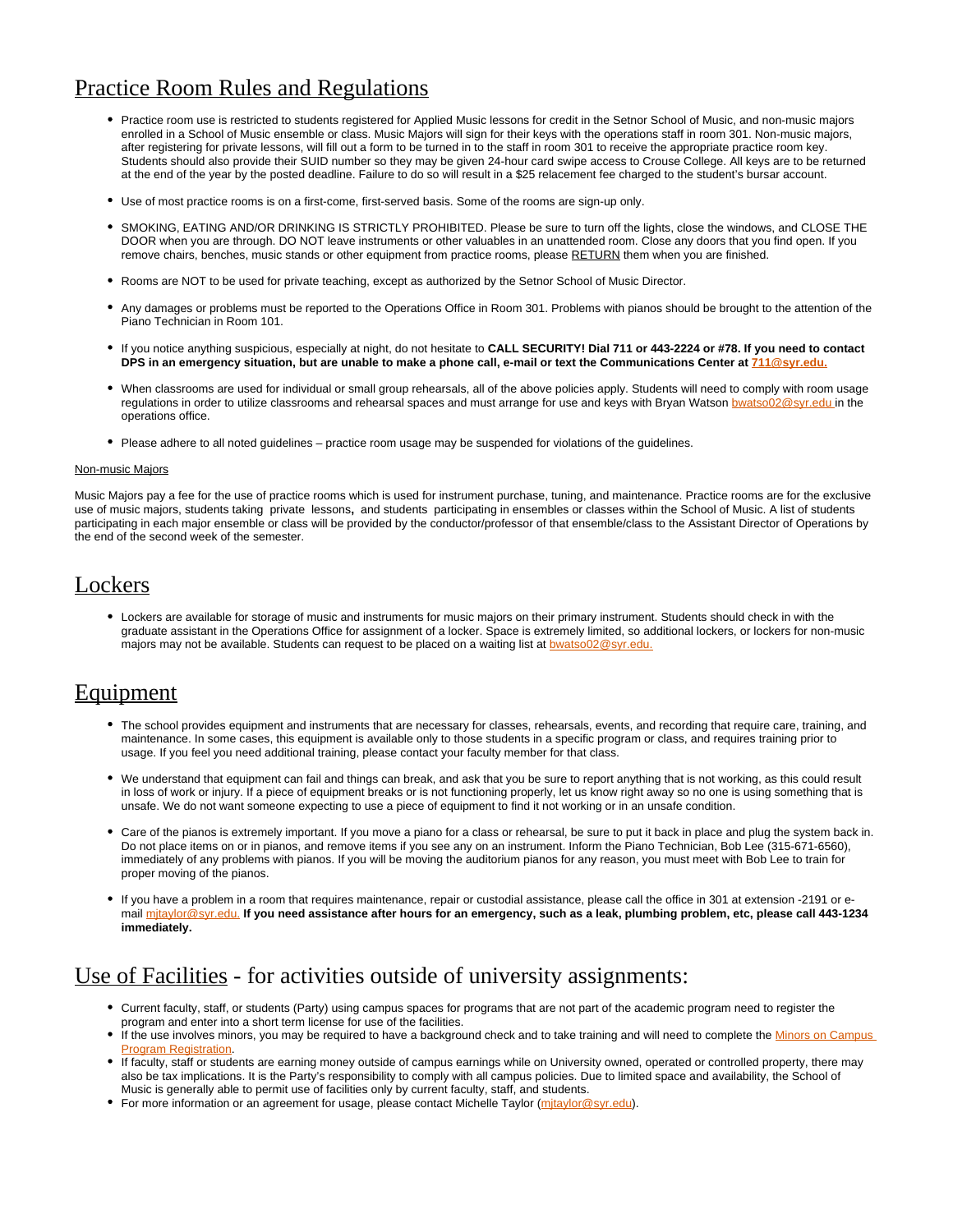## Student Recitals

Degree recitals are scheduled as follows:

BM Composition - Composition Recital: Senior recital - Spring semester of Senior year.

BM Composition Performance Honors- Fall or Spring of Junior year; Senior recital - Spring of Senior year. BM Performance: Junior recital - Spring of Junior year; Senior recital - Spring of Senior year.

BA Performance Honors: Junior recital - Fall or Spring of Junior year; Senior recital - Spring of Senior year.

BM Music Education Performance Honors: Junior recital - Fall or Spring of Junior year; Senior recital - Fall of Senior year. BM Music Industry Performance Honors: Junior recital - Fall or Spring of Junior year; Senior recital - Fall of Senior year unless internship is in the fall, in which case the recital will be in Spring of Senior year.

The following procedures are to be followed by all students performing recitals – updated information is available on the website:

1. Arrange a Setnor recital date at the **Recital Lottery** and complete the recital forms on the Setnor School Music website.

# <span id="page-14-0"></span>2. TWO MONTHS BEFORE THE RECITAL:

- 1. Select a recital committee (jury) consisting of:
	- a. Your major teacher
	- b. Another teacher from your area
		- i. A third faculty member from a different area.

NOTE: You may have more than three jurors. All the jurors MUST be able to attend the recital.

- 1. Set a pre-recital jury date (no later than 3 weeks before recital). You are responsible for scheduling this with your jurors. You must book room/date /time and arrange for keys with Bryan Watson in 301 Crouse [\(bwatso02@syr.edu](mailto:bwatso02@syr.edu)).
- 2. Submit your PRJ form with these dates and your selected jury noted

# <span id="page-14-1"></span>3. FOUR WEEKS BEFORE THE RECITAL:

- 1. If you need a harpsichord, you MUST arrange for tuning with Bob Lee four weeks in advance and arrange for additional help in your recital.
- 2. Your recital will be listed on the website

## <span id="page-14-2"></span>4. THREE WEEKS BEFORE THE RECITAL:

- 1. Perform a Pre-Recital Jury, bringing with you:
	- a. **[STUDENT PRE-RECITAL JURY FORM \(PRJ\),](https://its-forms.syr.edu/frevvo/web/tn/VPA/user/mecarlse/app/_L9j2sDxLEeWxmM5q6-jqow/formtype/_MYXaoEDxEeWxmM5q6-jqow/popupform)** which must be signed by the committee at your PRJ!
		- b. Four typed copies of your recital program
		- c. After the successful completion of the pre-recital jury:
			- i. Return the signed **Student Pre-Recital Jury Form (PRJ**) and one copy of the program to Dr. Jill Coggiola in 108B Crouse ii. Submit the **[STUDENT RECITAL SERVICES REQUEST FORM](https://its-forms.syr.edu/frevvo/web/tn/VPA/user/mecarlse/app/_L9j2sDxLEeWxmM5q6-jqow/formtype/_26p1sEENEeWxmM5q6-jqow/popupform)** on line
			- iii. If requesting Audio Amplification, provide a copy of the Student Recital Services Request Form with payment to Marie Luther in Room 204 Crouse College.
			- iv. Schedule Dress Rehearsal; 1 hour is allowed, if available, and arrange for keys with Bryan Watson in 301 Crouse this is your responsibility – if you do not make arrangements in advance, you may not be able to access the hall!

# <span id="page-14-3"></span>5. TWO WEEKS BEFORE THE RECITAL:

- 1. You may post a maximum of 10 posters announcing your recital no sooner than 2 weeks before the recital. Posters cannot be placed on glass or in classrooms, elevator, restrooms or offices (they will be removed). They may only be posted on bulletin boards and lockers. Please remove them immediately afterward or they may be removed and discarded..
- 2. Email your completed **PROGRAM TEMPLATE** available at **[SETNOR RESOURCES](http://setnor-resources.vpa.syr.edu/music-majors/)** to Michelle Taylor a[t mjtaylor@syr.edu –](mailto:mjtaylor@syr.edu) if not received on time, programs cannot be produced by the office and student will have to provide on their own. Please be sure to check the program with your professor, and include all collaborators, composer years, etc.

## <span id="page-14-4"></span>6. ALL FORMS MUST BE SUBMITTED ON TIME Agreement for Building and Auditorium Use

- Smoking is not permitted in the building. Food or drink is not permitted in the auditorium.
	- No flash photography or movement of photographers or videographers will be allowed while music is being performed.
		- Receptions must be scheduled at least three weeks prior to the performance. No alcohol is allowed at Setnor School of Music functions. All leftover food and trash must be taken outside of the building immediately following your reception.